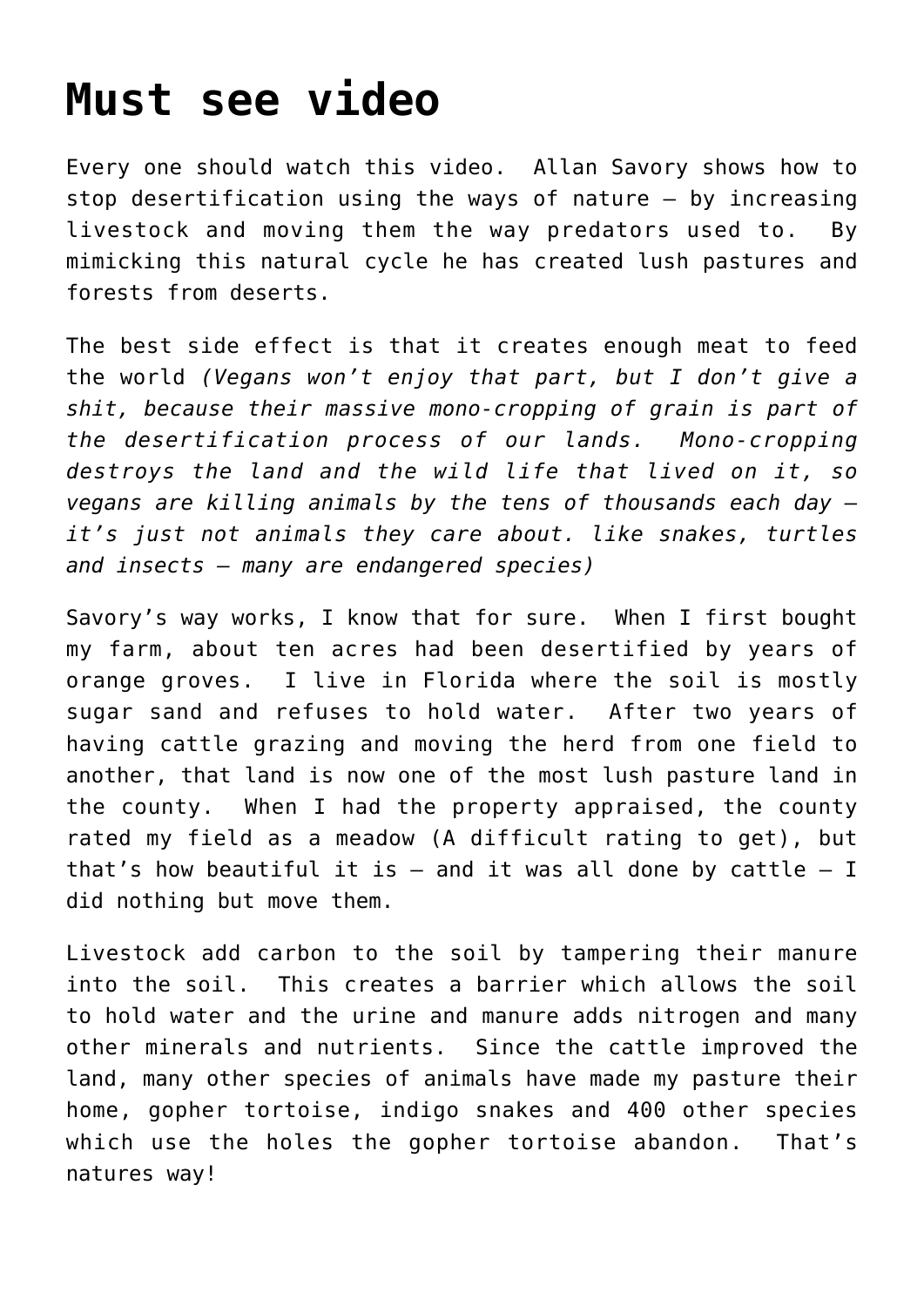Savory's plan would end starvation and turn every desert into a lush grassland, virtulally ending many wars over richer and more productive lands. But people will not listen, because assholes, like vegans, like to scream that cattle are ruining the atmosphere with their farts and would fight any attempt to increase their numbers – even though they are all city dwellers and know nothing about nature or science.

I advise you to watch this wonderful speech by a very knowledgeable and passionate scientist. He receives a well deserved standing ovation at the end. It's well worth your time and his conclusion may be man's only hope for the future. I hope we can spread his message.

*(By clicking the button on the bottom right of the screen while video is playing, the video will play at full screen)*

*I would like to thank all those who have been writing me with concern for my health, It meant a lot to me and I was overwhelmed at the amount of readers that I have and surprised at the amount of people who have really missed me writing new articles. I did have a rough time the last few months for several reasons which I will explain in an up coming article. I have been answering comments the entire time, so those reading comments knew I was still alive. I will begin writing again. I am doing much better now. Thanks again.*

*On the other side, I have been saddened and tore apart by the comments and emails I have received from those that lost loved ones needlessly to colonoscopies and also from those who have lost their intestines and are dying on TPN and are in need of a transplant. I have been able to put some of those people in touch with my surgeon and hopefully they will get a transplant soon. This is one of the hard parts of what I do, because I know what it is like to lie in a hospital bed hooked up to a pump pushing TPN directly into your heart – doctors telling you every day you will die within months.*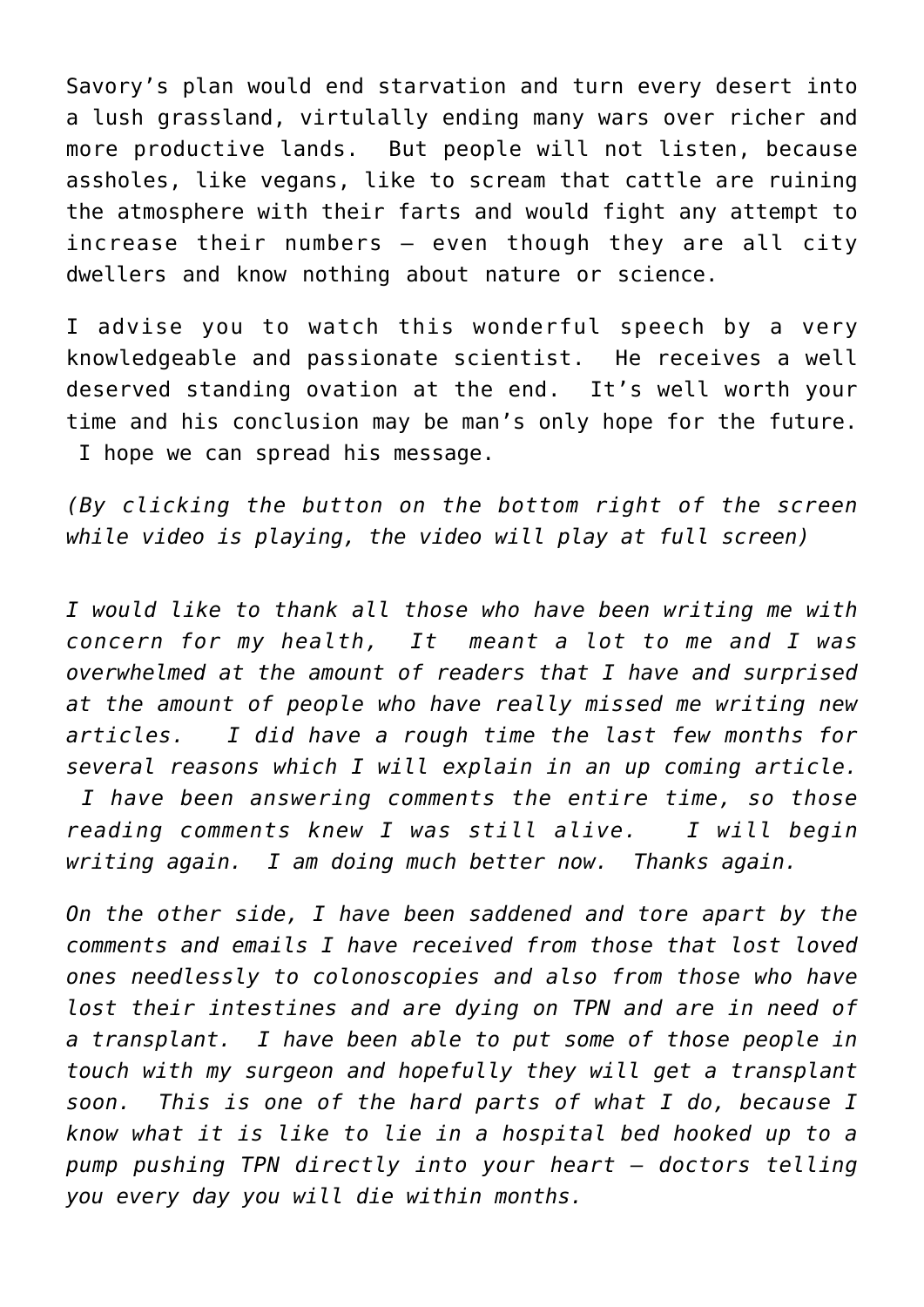*TPN feeds everything, because it is high in sugar, amino acids vitamins and minerals, so fungus and bacteria thrive on it. I suffered two line infections (very common) that went systemic while on TPN and nearly died twice as a result. Both times I went into septic shock with fevers above 105.5 degrees F and my blood pressure dropped below 44/28. I had no intestines at that time and TPN was the only thing keeping me alive.*

*Some people who have written are suffering the same thing, so it is urgent that they get a transplant. I am doing all I can to assist these unfortunate people, but this is all very emotionally taxing, especially given the fact the many people in the same group as me at Jackson Memorial Hospital and got transplant at the same time, have recently died. We had all become very close during our recovery, but I will write more about this in an up coming article.*

*I have missed writing for you and can't wait to get back to it. I have been very encouraged by all the letters and comments I have received. Sorry I have been away so long and many of you were frightened that maybe I was very sick or possibly died. Not yet! I am doing very well – I am Wolverine! I bounce back from any injury. (It was nurses and doctors who gave me that name, they say I heal twice as fast as a normal person)* 

*I have survived 4 bouts of septic shock, over 20 feet of necrotic bowels in me for three days, an intestinal transplant, followed by the worst septic shock, which put me in a coma for 2 weeks while simultaneously having a collapsed lung (punctured during intubation) and most recently, cancer (Multiple Myeloma, which is in total remission now). I will write more about this in an upcoming article. You can see that I have a lot to write about.*

Love you all and can't wait to get writing again. Thanks again for the wonderful letters of encouragement.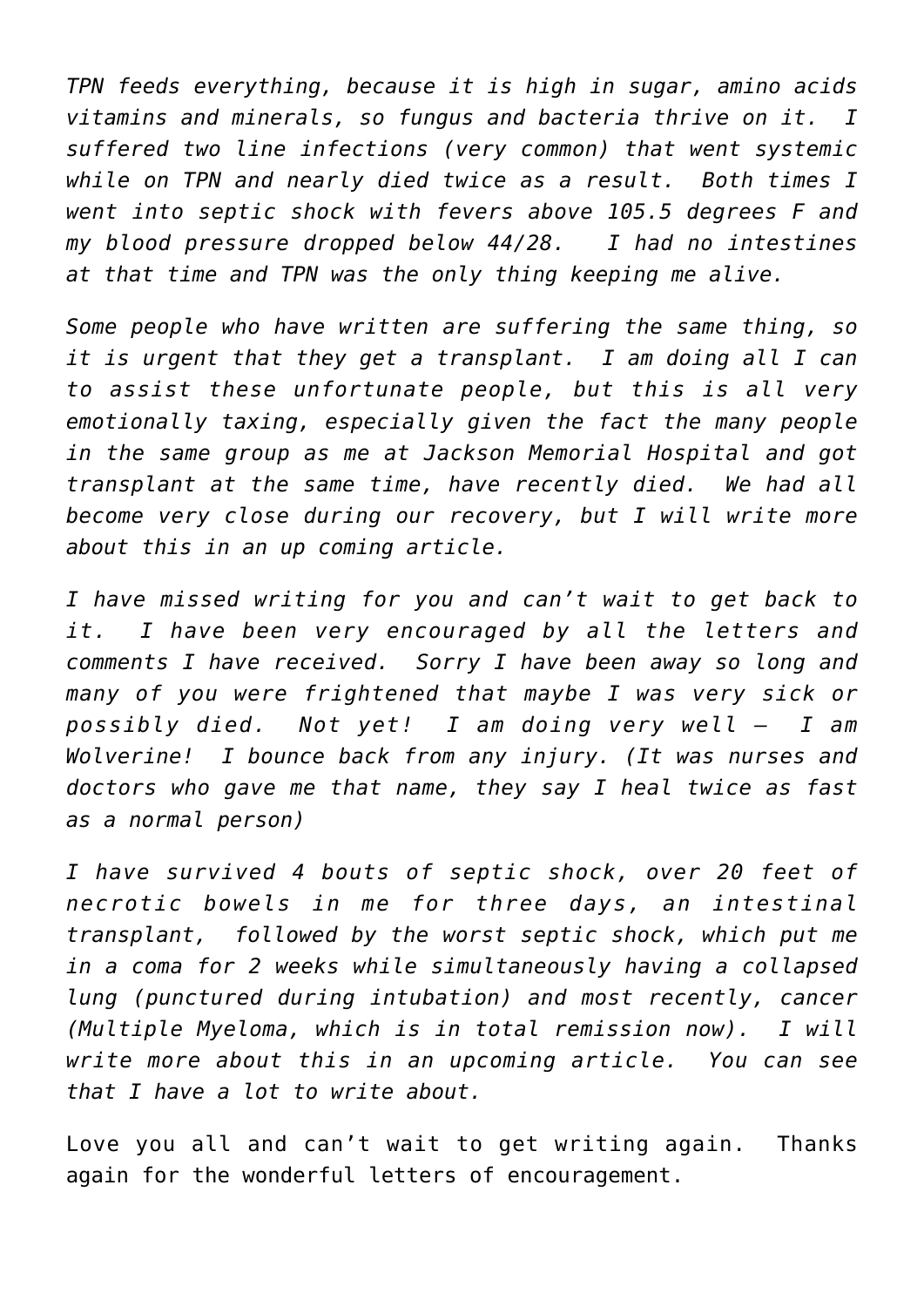## **[Why Is Everyone So Depressed?](https://roarofwolverine.com/archives/3793) [The SSRI/School Shooting](https://roarofwolverine.com/archives/3793) [Connection](https://roarofwolverine.com/archives/3793)**



In my last post, I attempted to shed some light on the obvious association between SSRI medications (antidepressant drugs, like Prozac) and the recent wave of wholesale shootings/suicides. The correlation is so profound that

it should at least warrant some serious investigation, yet all is quiet on that front as the politicians instead rush to blame a very old technology for a very new problem. This is a sickening exploitation of the death of children, simply to prop-up bad legislation that offers no real solutions to the problem, but instead rekindles long-standing , irrelevant battles between Special Interest Lobbies and Congress.

More than 1 in 10 Americans take at least one of these SSRI drugs regularly. Why suddenly, does everyone need to be on antidepressants, when humans have thrived for tens of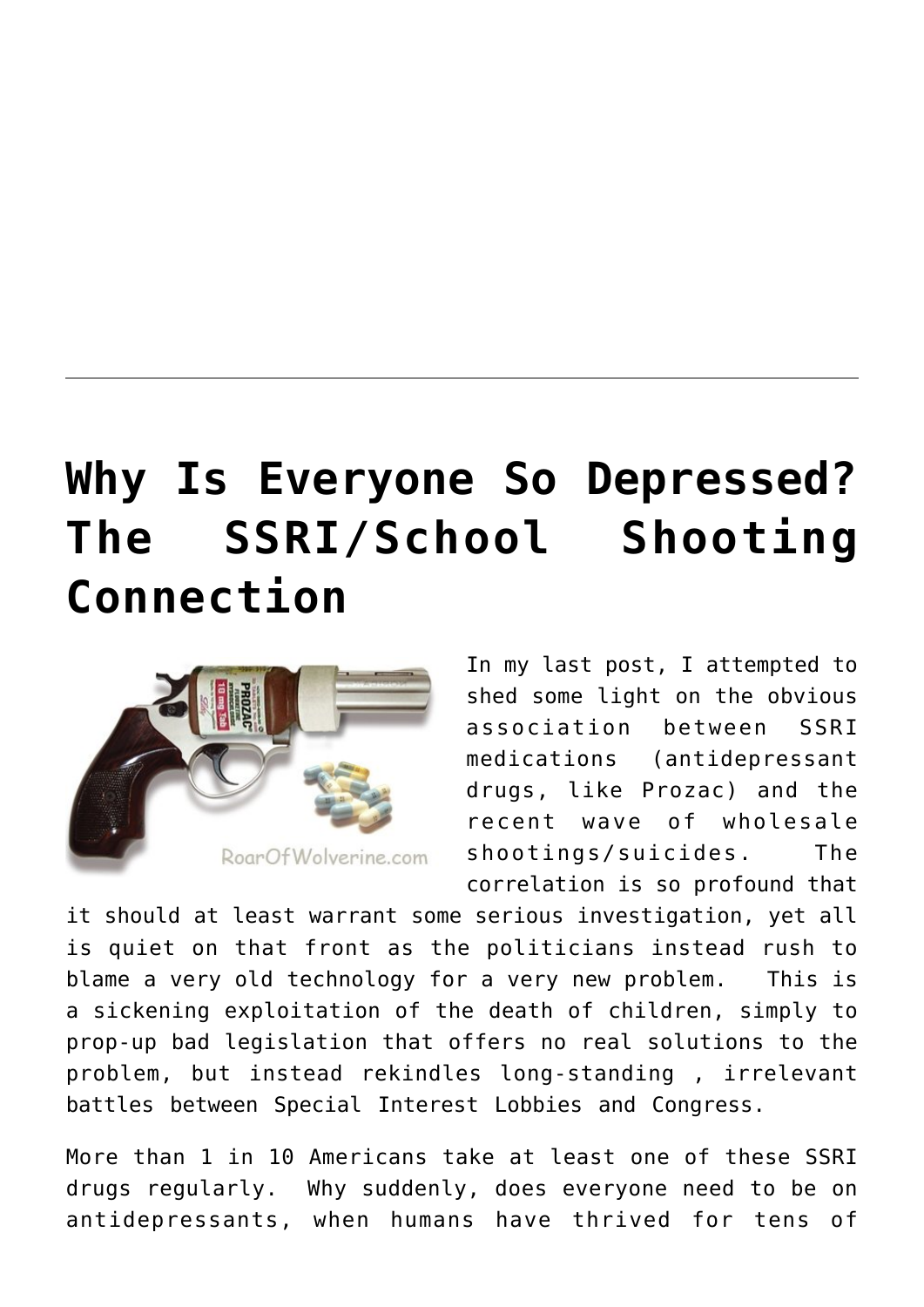thousands of years without them? Are people actually becoming more and more depressed and mentally ill? If so, then why? These are the questions that I would like to take a look at in this article

I certainly do not believe that everyone prescribed these drugs are clinically depressed nor in need of any chemical sedation. As I mentioned in the last post, my wife and I were both offered these drugs by doctors, even when we were not expressing any feelings of depression. These new wonder pills are just another fad drug (similar to Valium in the 1970s), which are being prescribed for anyone with a complaint, but no real disease. Even though I believe they are given out to perfectly healthy people, I do believe that depression has been on the rise in the last few decades, but handing out SSRI medication certainly does not answer the question as to why.

It appears to be the goal of modern medicine to treat a symptom, rather than the cause of a disease, perhaps because it is far more profitable to establish life-long treatments than simply finding a prevention or cure for a disease. I believe that there is a root cause for the massive amount of clinical depression arising in the western world and it is not simply because of a poor economy, terrorists and every other excuse being tossed around. Humans have had to deal with everyday stress of survival for millions of years and very few americans are actually affected by terrorists – only through the scare tactics shoveled out by the media.

The rise in the rate of depression seems perfectly in sync with the evolution of the American diet. Depression has been on a steady incline since the 1970s ([depression in woman has](http://naturalsociety.com/depression-in-women-doubles-since-1970s/) [doubled since 1970](http://naturalsociety.com/depression-in-women-doubles-since-1970s/)), which was also when the hysteria concerning high cholesterol began to take hold of America. Each decade following has pushed the desired cholesterol levels lower and lower and lower. The most recent advertisements for Crestor now claim that your doctor's goal for your cholesterol is below 100 mg/dl  $-$  that's suicide  $-$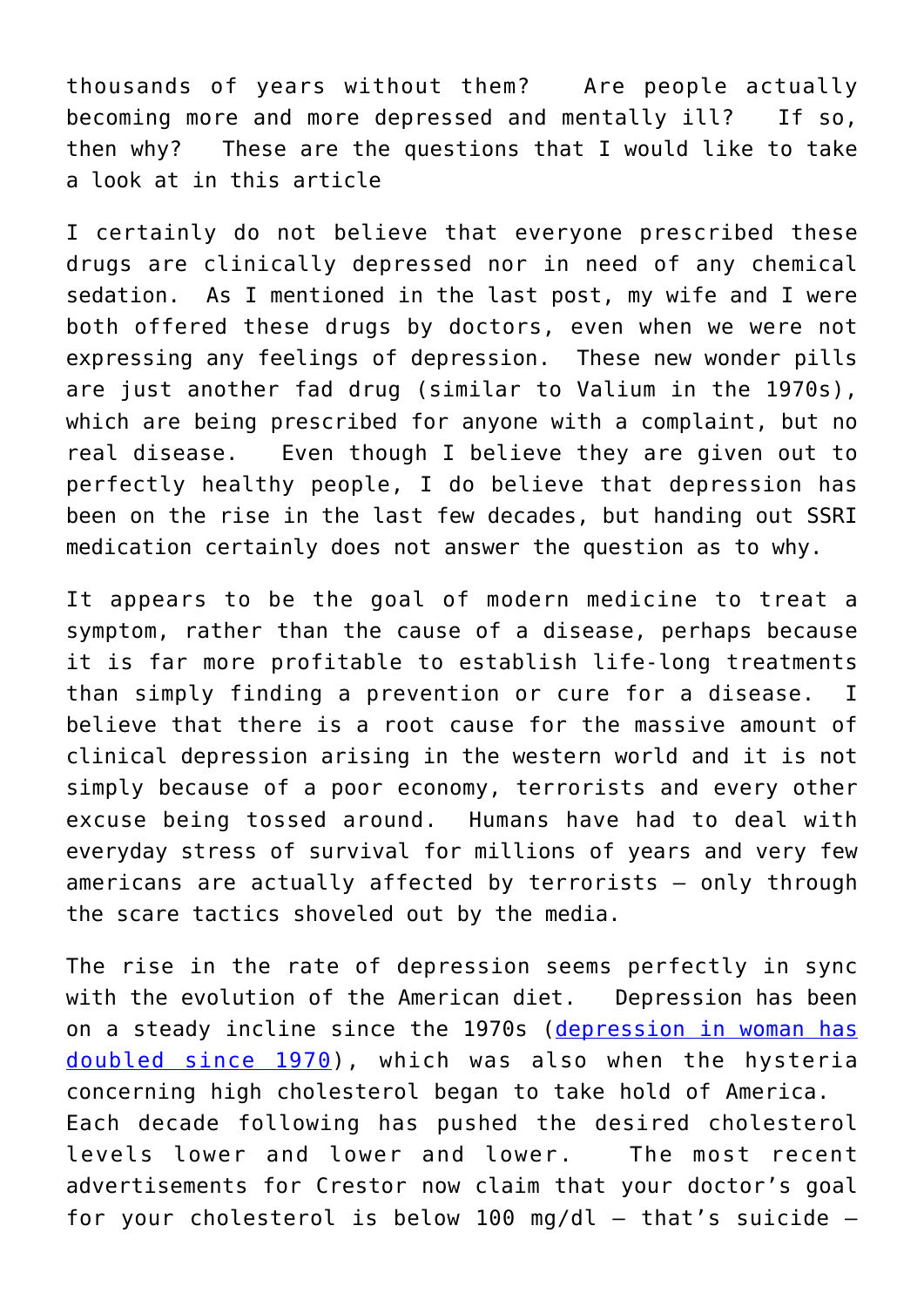### literally!

Low cholesterol, depression and attempted suicide appear to go hand in hand in every clinical study. The association is undeniable. This article from [Psychology Today](http://www.psychologytoday.com/blog/the-breakthrough-depression-solution/201106/low-cholesterol-and-its-psychological-effects) ([full](http://www.psychologytoday.com/blog/the-breakthrough-depression-solution/201106/low-cholesterol-and-its-psychological-effects) [article](http://www.psychologytoday.com/blog/the-breakthrough-depression-solution/201106/low-cholesterol-and-its-psychological-effects)) plainly states:

*As low cholesterol is linked to depression, low cholesterol is also a risk factor in suicide attempts.".*

Of course, like any modern medical publication, they paint a dichotomy by echoing the rhetoric about high cholesterol causing heart disease, even in spite of a 2009 study published in the American Heart Journal that showed that [75% of heart](http://newsroom.ucla.edu/portal/ucla/majority-of-hospitalized-heart-75668.aspx) [attack victims admitted to emergency rooms tested with low to](http://newsroom.ucla.edu/portal/ucla/majority-of-hospitalized-heart-75668.aspx) [normal cholesterol levels](http://newsroom.ucla.edu/portal/ucla/majority-of-hospitalized-heart-75668.aspx). Read what Dr. Dwight Lundell, a heart surgeon who has performed more than 5,000 open heart surgeries, has to say concerning the role of cholesterol in heart disease [here.](http://www.sott.net/article/242516-Heart-Surgeon-Speaks-Out-On-What-Really-Causes-Heart-Disease) Why would nature evolve us to be "damned if we do, damned if we don't"  $-$  it wouldn't. So, one of these theories has to be wrong and I believe that the evidence for cholesterol causing heart disease is far weaker than the link between low cholesterol and depression.

This all tends to make sense once you realize that the [brain](http://hypothesis.alzforum.org/swan/browser/showEntity.action;jsessionid=1EF745630742D9D269844907861B44D9?objectId=urn%3Alsid%3Aswan.org%3Aresearchstatement%3Abbcf8001-3555-45bb-ba44-97f81f4cd9f2&referrerLinkLabel=consistentDiscourse) [accounts for 25% of the body's total cholesterol](http://hypothesis.alzforum.org/swan/browser/showEntity.action;jsessionid=1EF745630742D9D269844907861B44D9?objectId=urn%3Alsid%3Aswan.org%3Aresearchstatement%3Abbcf8001-3555-45bb-ba44-97f81f4cd9f2&referrerLinkLabel=consistentDiscourse). Your brain and nervous system are made predominantly of this molecule. Then again, we have the fact that most of our [hormones are](http://metabolichealing.com/key-integrated-functions-of-your-body/hormone-and-endocrine/cholesterol-your-body-is-incapable-of-making-hormones-without-it-2/) [also constructed from cholesterol](http://metabolichealing.com/key-integrated-functions-of-your-body/hormone-and-endocrine/cholesterol-your-body-is-incapable-of-making-hormones-without-it-2/) and it becomes obvious how low cholesterol can cause mood problems. Little wonder why [vegans tend to be extremely moody and temperamental?](http://www.youtube.com/watch?v=nkYdx7n4nF8)

The human body is completely incapable of making many of the essential hormones without cholesterol, including the male hormone testosterone – perhaps explaining the need for Viagra and Cialis in our zero cholesterol society? Studies have proven that low testosterone not only [causes a lower libido,](http://www.webmd.com/erectile-dysfunction/news/20100416/statins_may_lower_testosterone_libido)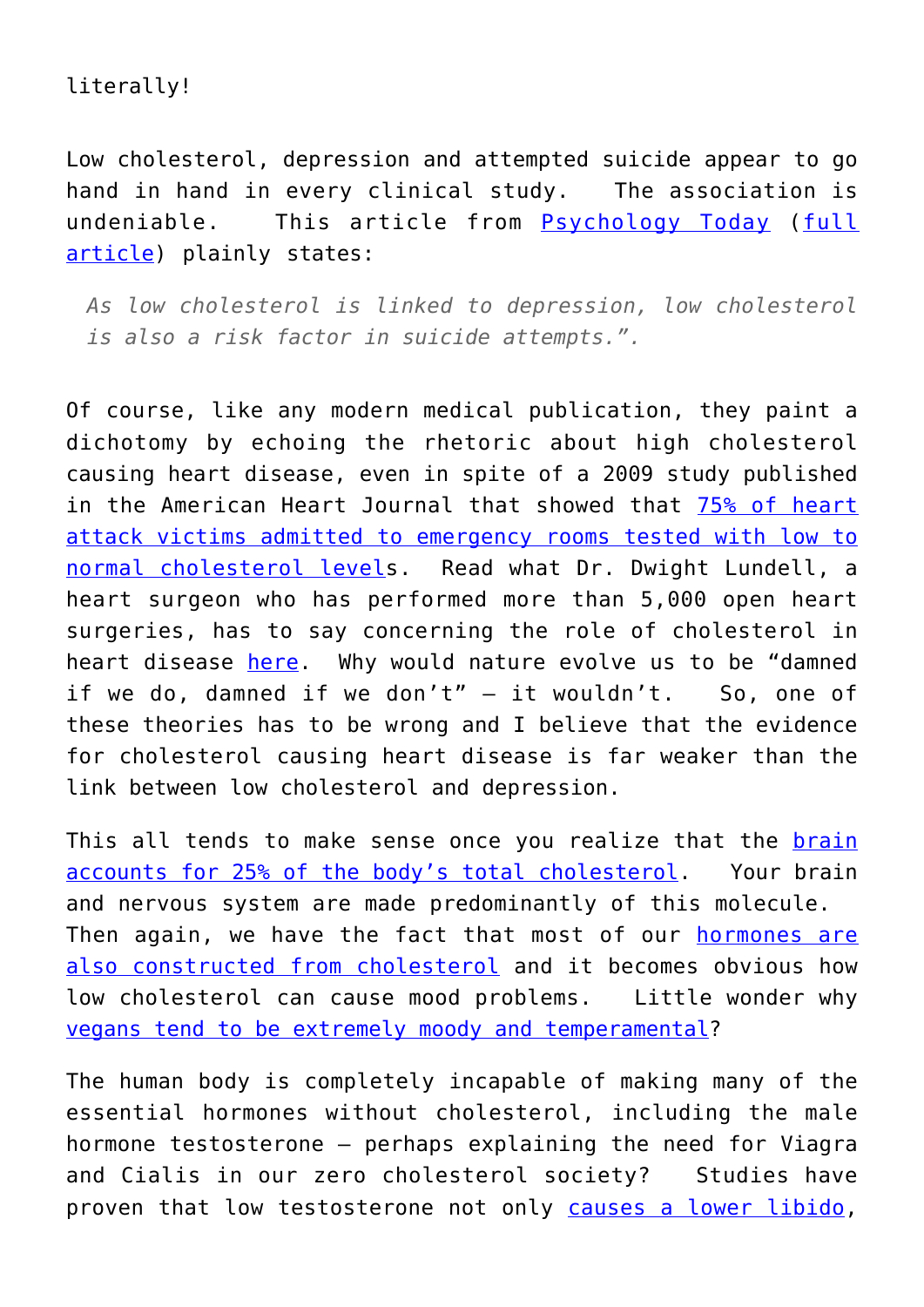but can also [cause severe mood swings.](http://www.bodylogicmd.com/for-men/irritable-men-syndrome) Many children today are placed on low-fat diets from birth. Human breast milk is very high in cholesterol by nature, much higher than cow's milk; I guess this was just another mistake that evolution made.

Now, babies are fed very low-fat formulas at the point in life that the brain begins developing – remember, the brain is made predominantly from cholesterol, which might explain why human milk is so high in it. Cholesterol is so important to our health, that not only is it manufactured in the liver, but every cell in the human body can synthesize cholesterol if necessary. This is why the pharmaceutical companies had to create certain drugs in order to pound cholesterol down to the unnaturally low levels they recommend. Very few people realize that the [American Heart Association even scoffed at](http://www.zoominfo.com/#!search/profile/person?personId=1542029306&targetid=profile) [Ancel Key's "Lipid Hypothesis" up until the year that he was](http://www.zoominfo.com/#!search/profile/person?personId=1542029306&targetid=profile) [appointed to their board of directors.](http://www.zoominfo.com/#!search/profile/person?personId=1542029306&targetid=profile) [Click here for a great](http://www.dietheartpublishing.com/diet-heart-timeline) [breakdown on the history of how the bogus Lipid Hypothesis](http://www.dietheartpublishing.com/diet-heart-timeline) [came into being](http://www.dietheartpublishing.com/diet-heart-timeline).

Once the AHA foolishly adopted Keys erroneous theory, the drug companies ran to manufacture drugs that could lower cholesterol. This would ultimately become the 30 billion dollar a year industry that is presently their leading cash cow. Cholesterol lowering drugs are the top money-maker for the pharmaceutical industries, is it any wonder why they are the driving force behind perpetuating the lie that is the "Lipid Hypothesis" and bury any evidence to the contrary?

Most of everything that your doctor believes, was taught to them by the pharmaceutical companies and their less-thanhonest studies. Here are just a few pieces of evidence of the drug companies influence over medical schools [here,](http://www.time.com/time/health/article/0,8599,1883449,00.html) [here](http://www.propublica.org/article/medical-schools-policies-on-faculty-and-drug-company-speaking-circuit) and [here](http://www.propublica.org/article/medical-schools-policies-on-faculty-and-drug-company-speaking-circuit). Even many years after leaving medical school, nearly every [lecture, conference or piece of literature](http://www.nytimes.com/2012/01/17/health/policy/us-to-tell-drug-makers-to-disclose-payments-to-doctors.html?pagewanted=all&_r=0) that your doctor is provided is paid for by the pharmaceutical companies – they are the core of modern medicine and doctors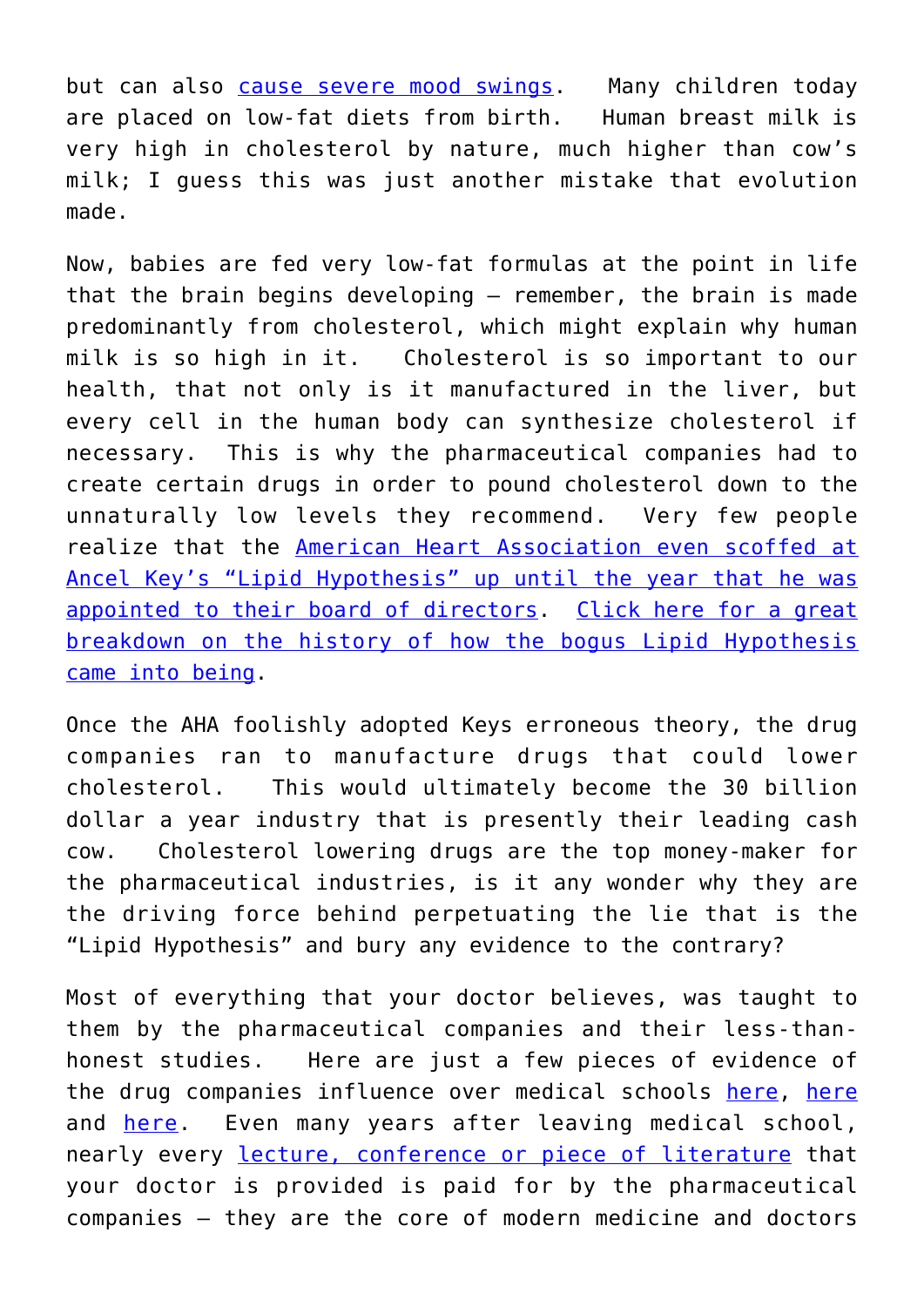are strictly the licensed vehicle they need to distribute their wares.

Now we see that SSRI medications are beginning to close in on the profits of statins by garnering some 19 billion dollars in revenues. The pharmaceutical companies are double-dipping on this one. As long as they continue to perpetuate the myth that cholesterol causes heart disease, people will lower their cholesterol, thereby becoming depressed – not to worry, they have the answer for this with another magic pill – a pill that also causes thoughts of suicide! How long until they invent a pill that will attempt to prevent the suicidal side-effects of the SSRI? That's how the pharmaceutical game works. Let's take a look at just how SSRI work to prevent depression – at least in theory.

SSRI stands for "[Selective Serotonin Re-uptake Inhibitor](http://en.wikipedia.org/wiki/Selective_serotonin_reuptake_inhibitor)", which means that the drug increases the amount of [serotonin](http://en.wikipedia.org/wiki/Serotonin) available at the synapses of the nervous system by inhibiting the body's ability to re-uptake the excess serotonin. These nerves also include the brain. The synapse is a fancy name for the gap between nerve endings. As a signal is sent along a nerve, it ultimately reaches a nerve ending, where the signal must be relayed across this gap or "synapse". This relay is achieved by the secretion of certain chemicals, like [acetylcholine](http://en.wikipedia.org/wiki/Acetylcholine), serotonin and [glutamate](http://en.wikipedia.org/wiki/Glutamate) called neurotransmitters.



Any one of these neurotransmitters in extreme abundance can be considered an [excitotoxin,](http://en.wikipedia.org/wiki/Excitotoxicity) because they will keep the nerves constantly firing, which we are not designed to do. This action can

eventually cause cell damage to the nerve. Do any of those chemical neurotransmitters sound remotely familiar with any ingredients in the American diet? How about glutamate – as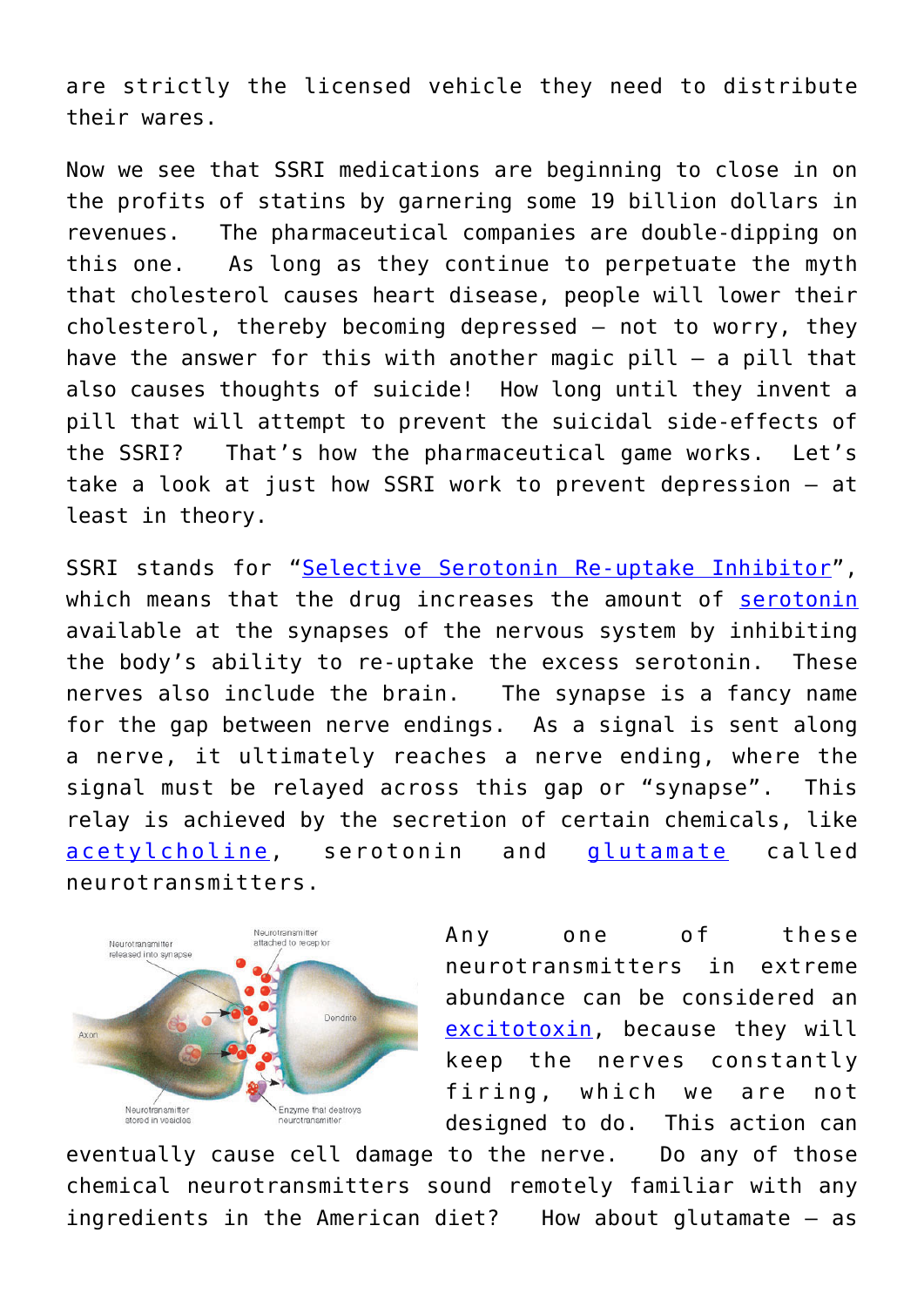in Monosodium Glutamate (MSG) – does this ring a bell? MSG became a necessary ingredient in most processed foods the minute that the fat was removed. Food without fat can become rather flavorless and boring to eat. Flavor enhancers, such as sugar, salt, MSG and aspartame made up for the loss of fat and excited the nerve endings, which creates a pleasurable experience in the brain when eating this non-nutritious garbage.

Glutamate is used in literally thousands of food products from frozen pizzas to chips and cookies. It is hard to know all the products that contain MSG, because the federal government allows manufacturers to list it as "natural flavorings" in their ingredients list – but Americans are consuming a buttload of this chemical. So, is the real problem with the rise in depression caused by a lack of serotonin or is it too much glutamate? High glutamate levels have also been associated with [OCD](http://www.ncbi.nlm.nih.gov/pubmedhealth/PMH0001926/) and other brain disorders [in some studies](http://www.ocfoundation.org/glutamate.aspx). Glutamate is also manufactured in our bodies from blood glucose, so it has been found to be very high in those with type 1 diabetes, also causing depression ([source\)](http://www.joslin.org/joslin_study_links_high_glutamate_levels_in_brain_with_depression.html).

Whenever any of these neurotransmitters become out of balance, depression is sure to follow. It is very apparent after a little study that the modern problem of depression is rarely that serotonin levels are too low, but that glutamate levels are far too high and that is easily associated with the modern diet of processed foods, which jack-up blood glucose levels and dump tons of excitotoxins, such as glutamate and aspartame, into our children's bloodstream. The following is a must-see report on flavor enhancers aired 60 Minutes. They are quite candid on what the manufacturers are trying to achieve when designing these chemical cocktails.

They admit that their goal is to create an addiction and design flavors to not "linger", so you will want to eat more and more, never being satisfied – how ethical is this practice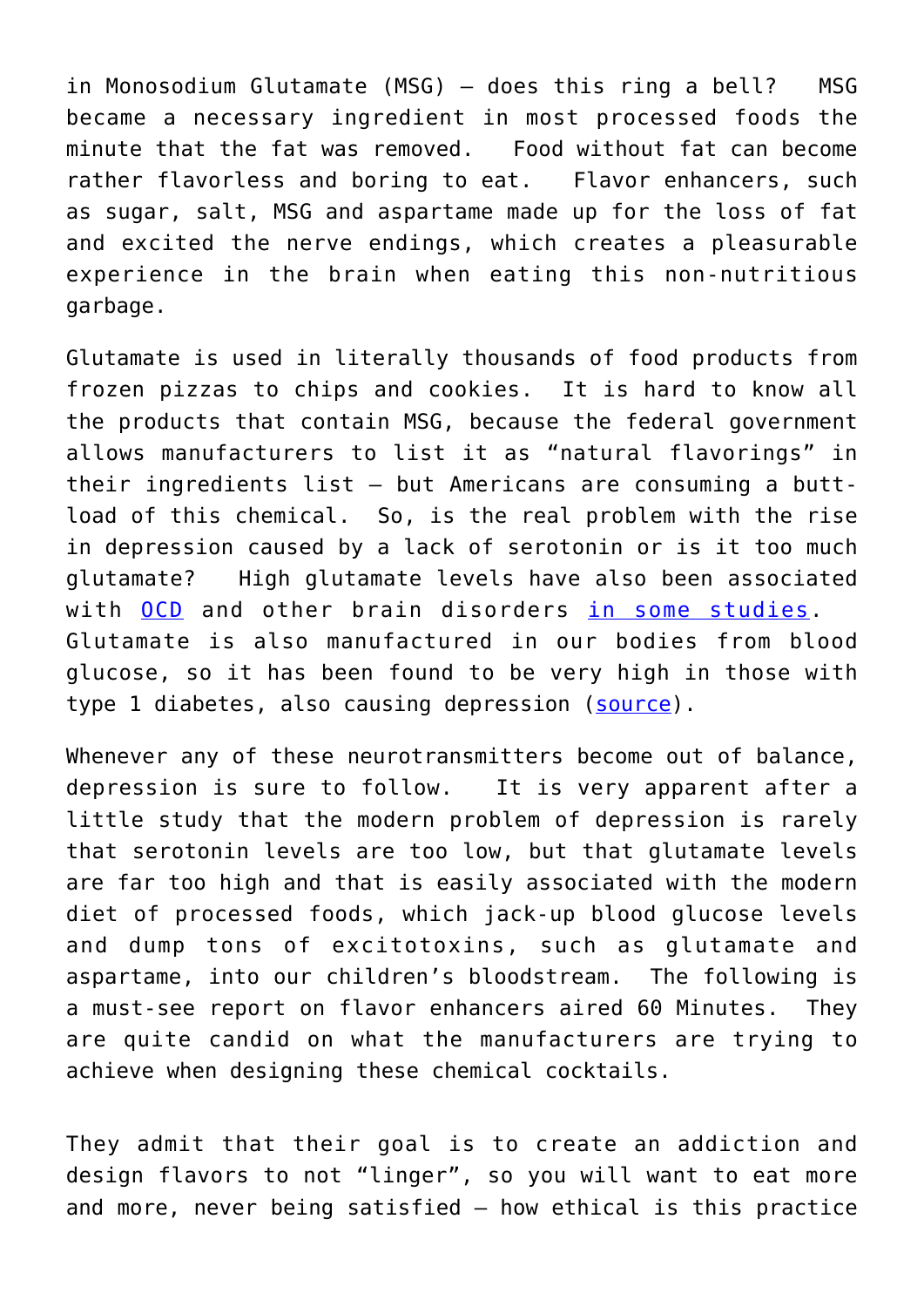in a nation suffering from a rising obesity problem? By every definition, these flavor enhancers behave more like a drug and just like street drugs, they continue to get more powerful as the technology progresses.

The medical industry's solution is very similar to their solution to the imbalance of fatty acids, also caused by the modern diet. The medical community would have us believe that humans do not get enough omega 3 fatty acids, DHA and EPA, in their diet and therefore why they constantly push fish and flaxseed oil to patients. But, the reality is that americans consume far too much omega 6 fatty acid via vegetable oils (actually seed oils, because they came from grains or beans).

This again is a mainstay of processed foods and is also recommended as being more heart healthy than saturated fat. Rather than have people cut down on the amount of plant derived oils, the insanity is now to attempt to match the over-consumption and resulting inflammation of omega 6 fatty acids with an over-consumption of omega 3 fatty acids.

In a similar way, these same geniuses are attempting to offset the high glutamate levels, caused by a diet high in processed foods, by jacking up the serotonin levels at the synapse of the nerves. This is a complete over excitement of the nerve cells and is little wonder why this experiment is beginning to back-fire. Their logic reminds me of the children's song, where the old woman accidentally ate a fly and then she decided to eat a spider to catch the fly. She continues to eat larger and larger animals to get rid of the last one, until ultimately eating a horse, which finally kills her ([lyrics here](http://www.poppyfields.net/poppy/songs/oldwoman.html))).

I don't think you can cheat nature this way – excess is excess, but no entity of commerce would dare advise anyone to reduce the consumption of any product, when they can double their profits by advising you to double your consumption of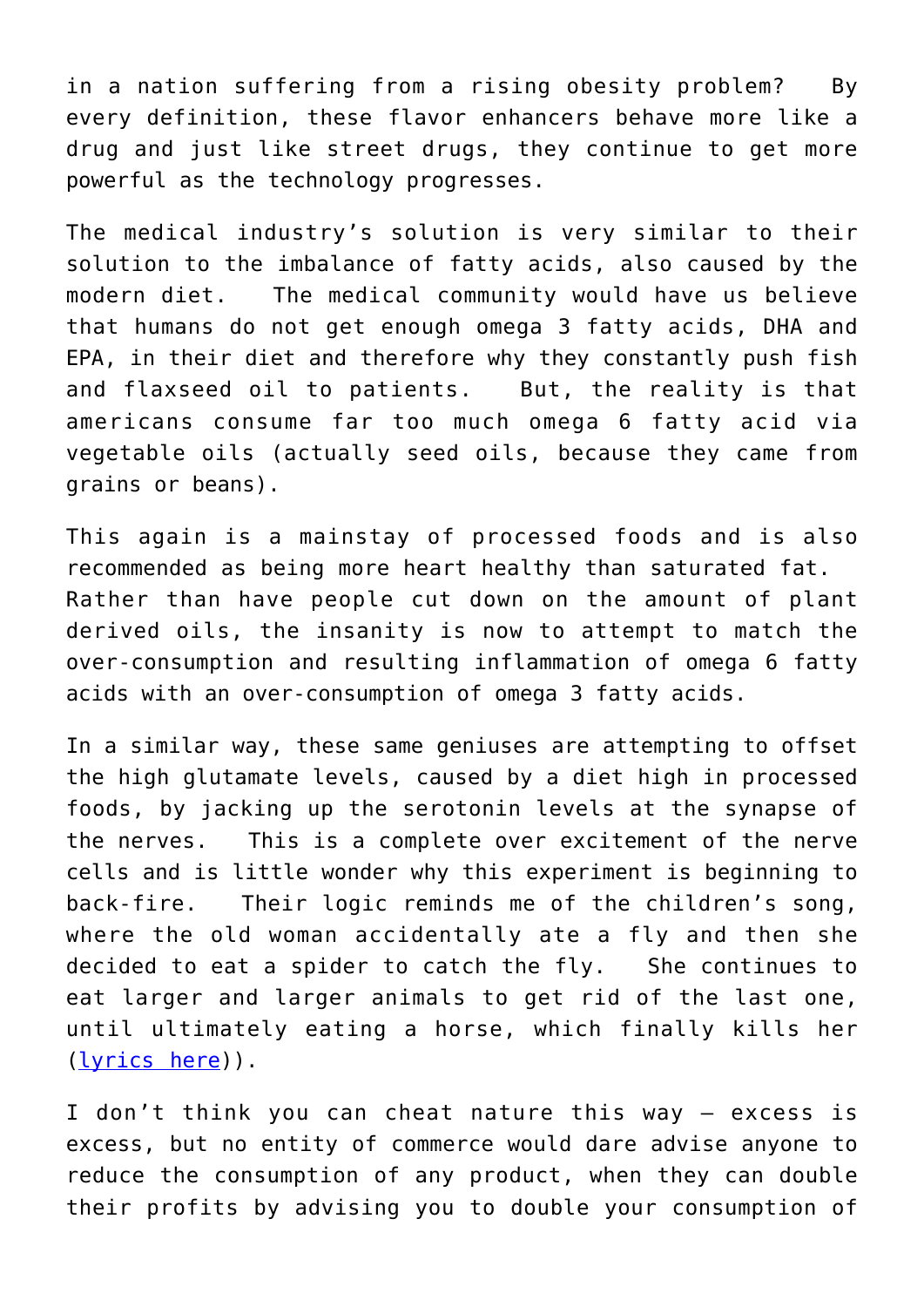something else. It's like telling you to eat a pound of poison and not worry, because I have a pound of antidote. Who would do this? The old woman in the story would be proud of this logic, unfortunately she's too dead to enjoy it.

I am sure that the people who have very low cholesterol and are inundating their bodies with all these excitotoxins do feel better when first taking these drugs, but we can see that it leads to a much larger meltdown as time passes. It also appears that the problem becomes even worse when someone on these SSRI medications withdraws from them. These drugs are extremely addictive and create a dependence by taking away the body's natural ability to "feel happy" or "good" without the drug.

Not unlike [methamphetamines](http://www.drugabuse.gov/publications/drugfacts/methamphetamine), this dependence seems to become permanent or at least have withdrawal symptoms so long that few people make it without going back to the drug or committing suicide. It would seem that the dopamine receptors are severely crippled after long-term damage to the nerve cells, so with or without the drug, the patient experiences a hopelessness and inability to feel good about life anymore.

With methamphetamines, the dosages must be continually increased in order to achieve the happy feeling the user desires – ultimately the drug no longer delivers the happy feeling at all, but the drug must be continued just to prevent falling into a feeling on total desolation. Without the drug, their life becomes a dark and miserable place. I think we are seeing evidence that these SSRIs can produce a similar result and a similar feeling of despair in some users when the drug is no longer taken.

Some of these maniac shooters had stopped taking their medication prior to their explosion. This leads many to believe that these people were insane to begin with and that the SSRI medication made them civil. Once they stopped taking the medication, they went back to being nuts. This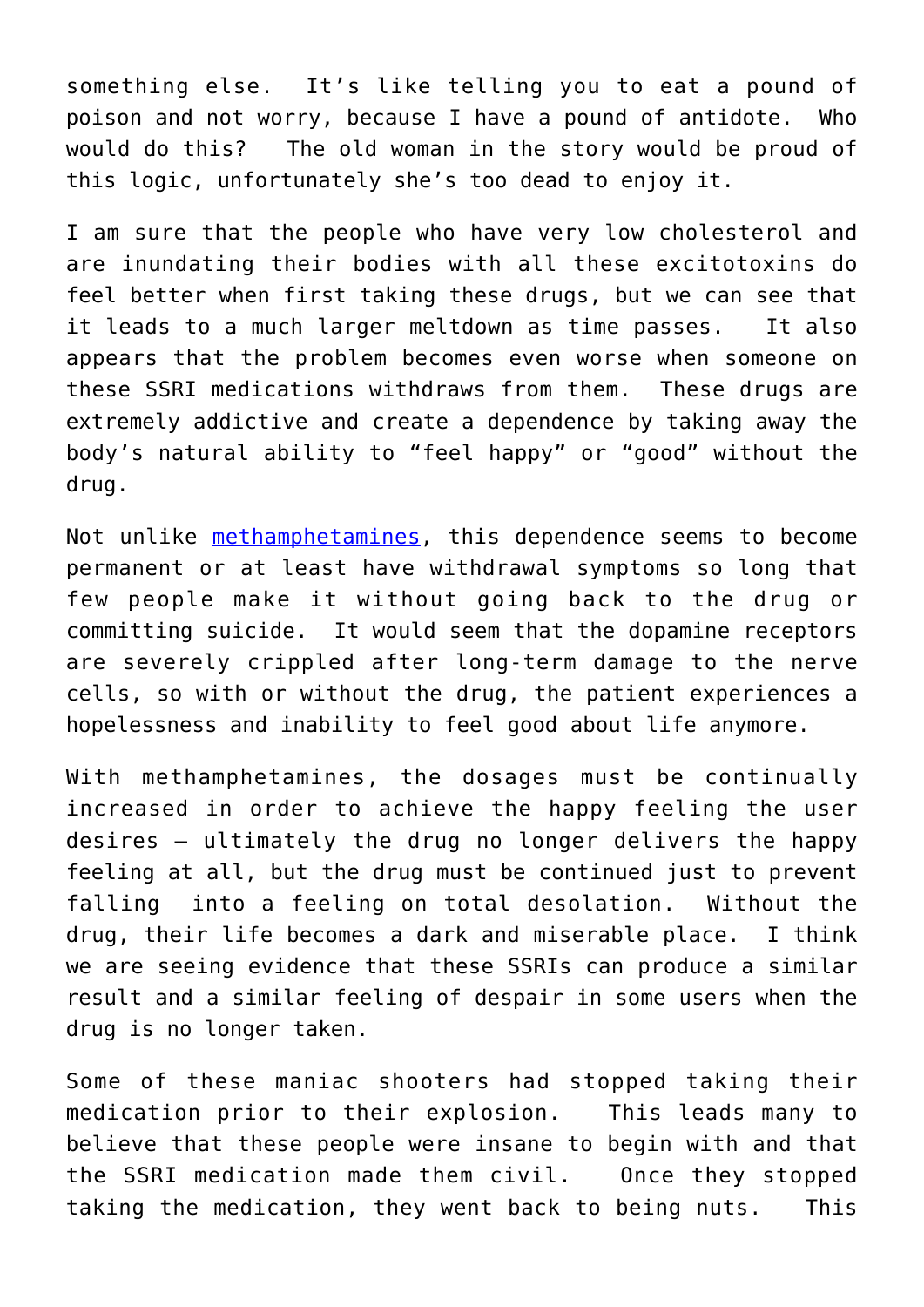could be a possibility, but that theory begins to fall apart when we see how many of the shooters were still on their medication when they went postal and the fact that very few of them had shown any signs of violent behavior towards others prior to being on the drugs. ([Here is a list of shooters and](http://www.ssristories.com/index.php?p=school) [the drugs they were on or withdrawing from at the time of the](http://www.ssristories.com/index.php?p=school) [shootings\)](http://www.ssristories.com/index.php?p=school)

We will never know the answer, because no one cares to investigate this problem. The politicians, news media and Hollywood know-it-alls see these shootings as an opportunity to further other political agendas they hold dear – they also hold the megaphone with which to shout their opinions much louder than the rest of us and draw all attention away from this problem.

Though I believe that many doctors prescribe these drugs to people who are not depressed or are just going through a temporary depression with an obvious cause (death in the family, divorce, loss of job, etc..), but there is a growing population of people who are manic-depressive, and that number is most likely growing because of the deterioration of the American diet. As the medical professionals continue to push the recommended cholesterol level lower and lower and the manufacturers of these flavor enhancers continue to make them more powerful, this problem will become worse.

Each generation of children are raised on more highly processed diet than the previous one – food lower in fat and higher in exitotoxins. Younger and younger children are being placed on these drugs as a result. Our government has pretty much taken over the diet of the American children through the school system. There are some states who have begun to make the [school lunch program mandatory](http://articles.chicagotribune.com/2011-04-11/news/ct-met-school-lunch-restrictions-041120110410_1_lunch-food-provider-public-school), not allowing parents to send their children to school with a homemade lunch.

I have read other stories of some schools that inspect the lunches sent from home and have [confiscated any foods that](http://pediatrics.about.com/b/2012/02/15/why-are-the-food-police-inspecting-school-lunches.htm)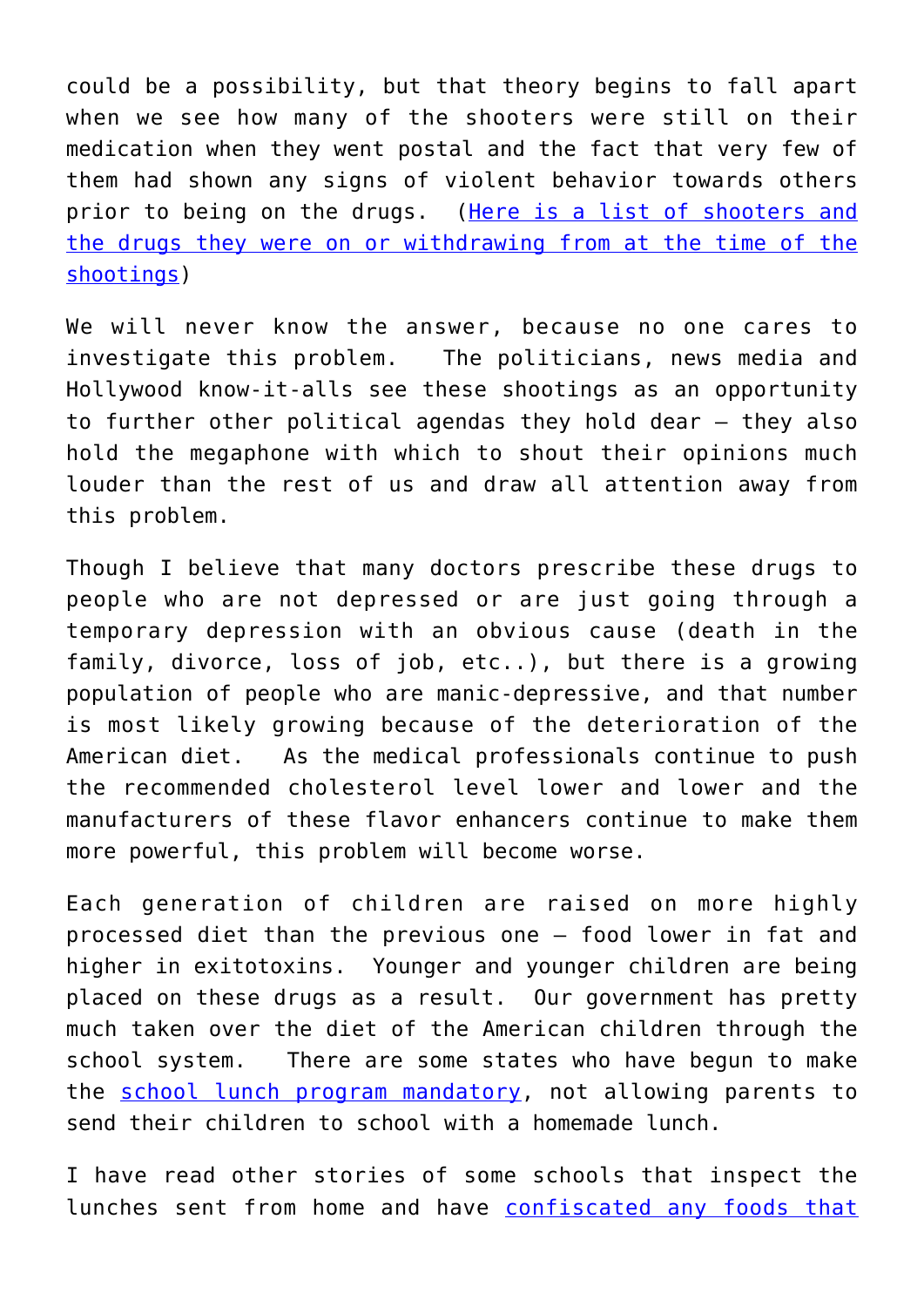[their diet guidelines doesn't agree with](http://pediatrics.about.com/b/2012/02/15/why-are-the-food-police-inspecting-school-lunches.htm) (the confiscation was claimed to be a misunderstanding, but this is the type of problems that will arise once the genie is let out of that bottle).

This next video is a good illustration of just how fake our modern food can be. Remember as you watch this, according to the story of the confiscated lunch in North Carolina, the chicken nuggets were the school system's replacement for the turkey sandwich. Let's see what our government considers a superior food.

I am not sure how American parents are going to take back control of the food that their children eat, but if something is not done soon, this problem will continue to grow, no matter how many weapons that the government decides to ban. The school lunch mandate also included fruit juice, which may as well be soda as far as quantity of sugar and artificial flavoring. If a parent does not want their child drinking this liquid candy, what right does a school have provide it to the child?

#### **In Summary**

It seems quite clear that the problem begins with this American diet that is low in healthy fat and cholesterol, yet high in sugar, starch and flavor enhancers (excitotoxins). Low cholesterol and high glutamate levels is a recipe for depression, OCD, and ADHD. This leads to a visit to the doctor, who will no doubt prescribe one of these drugs, further elevating the level of excitotoxins at the nerve synapse, which will ultimately cause cell damage to the nerve endings and dependence on stronger and stronger doses. Given the fact that these drugs are being administered to people at a younger and younger age, even at the point where a child's brain is still growing and developing, how are we surprised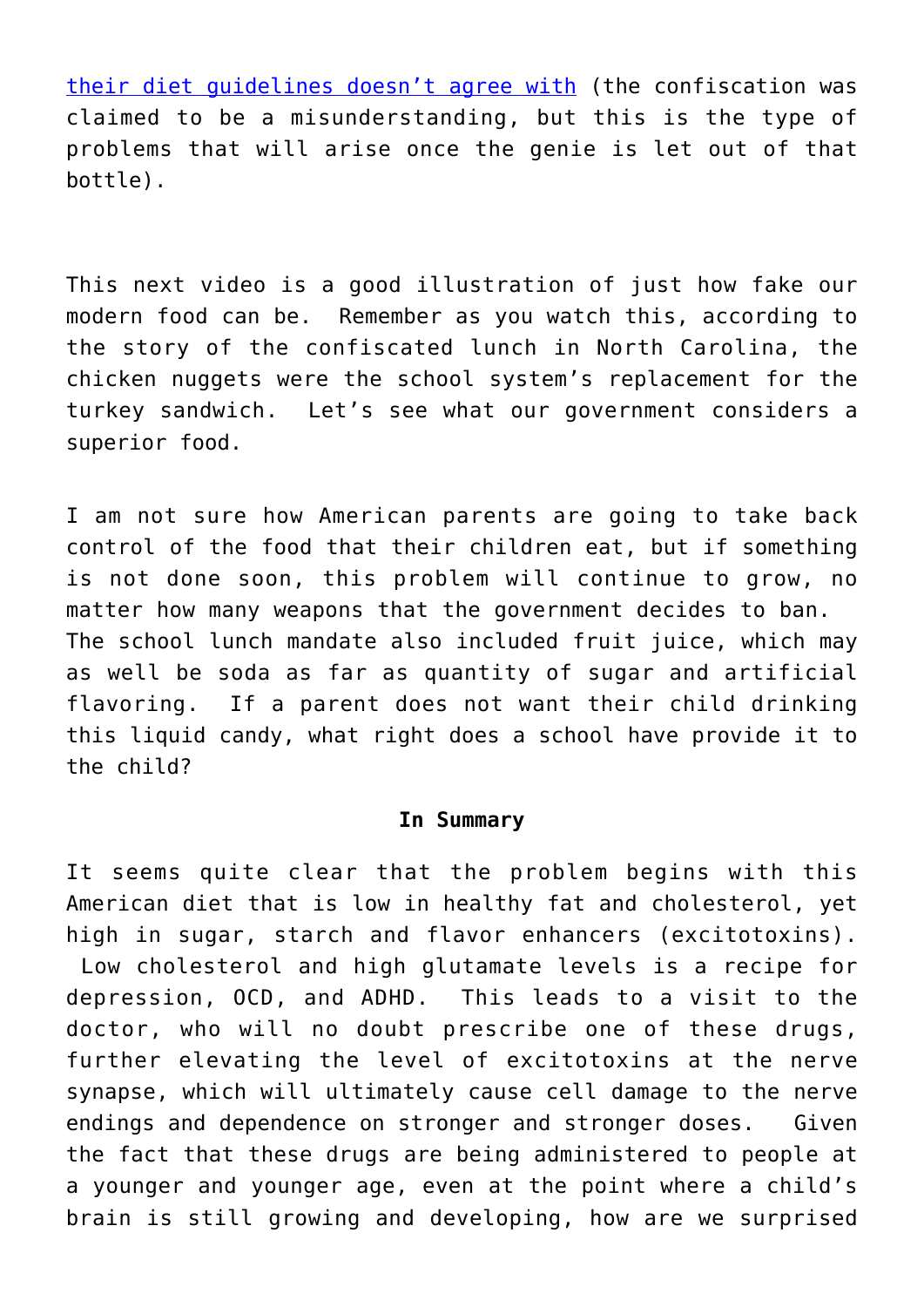when these kids go off the deep end? And why is it that our leaders in both politics and medicine cannot see this pattern and refuse to investigate?

I think this is the appropriate time to say, "follow the money". The pharmaceutical companies have an endless goldmine propping up the lie that cholesterol is deadly and setting the desired level far too low to achieve by diet, thereby needing their cholesterol lowering drugs to smash cholesterol down to a level that nature never intended (remember, their statin drugs work by crippling the liver's ability to manufacture cholesterol – like everyone's liver decided to take out a contract on our hearts). This accounts for 30 billion dollars per year for statin drugs. Perpetuating this lie for profit has also caused the American people to reduce their fat intake, even to their children, whose developing brains need cholesterol far more than an adult.

This all leads to depression, onset by the lack of cholesterol, coupled with the high intake of excitotoxins. The fact that children consume more junk food than adults, further complicates the problem as junk foods are inundated with these flavor enhancers. Now we finish off the poor child's brain by tossing in more excitotoxins in the form of drugs in an attempt to offset the ones in the highly processed foods. Using favor enhancers is far cheaper to produce processed food and the removal of fats also extends their shelf life, so it is far more profitable to the food manufacturers to continue this pattern.

Then we have the fact that the politicians not only receive huge contributions from both of these entities (pharmaceutical companies and processed food manufacturers), but they also have other agendas that expand federal government power by taking away the liberty of the people to make their own choices. It was not only the talk of gun bans (the dream of every politician), but there was also a lot of rhetoric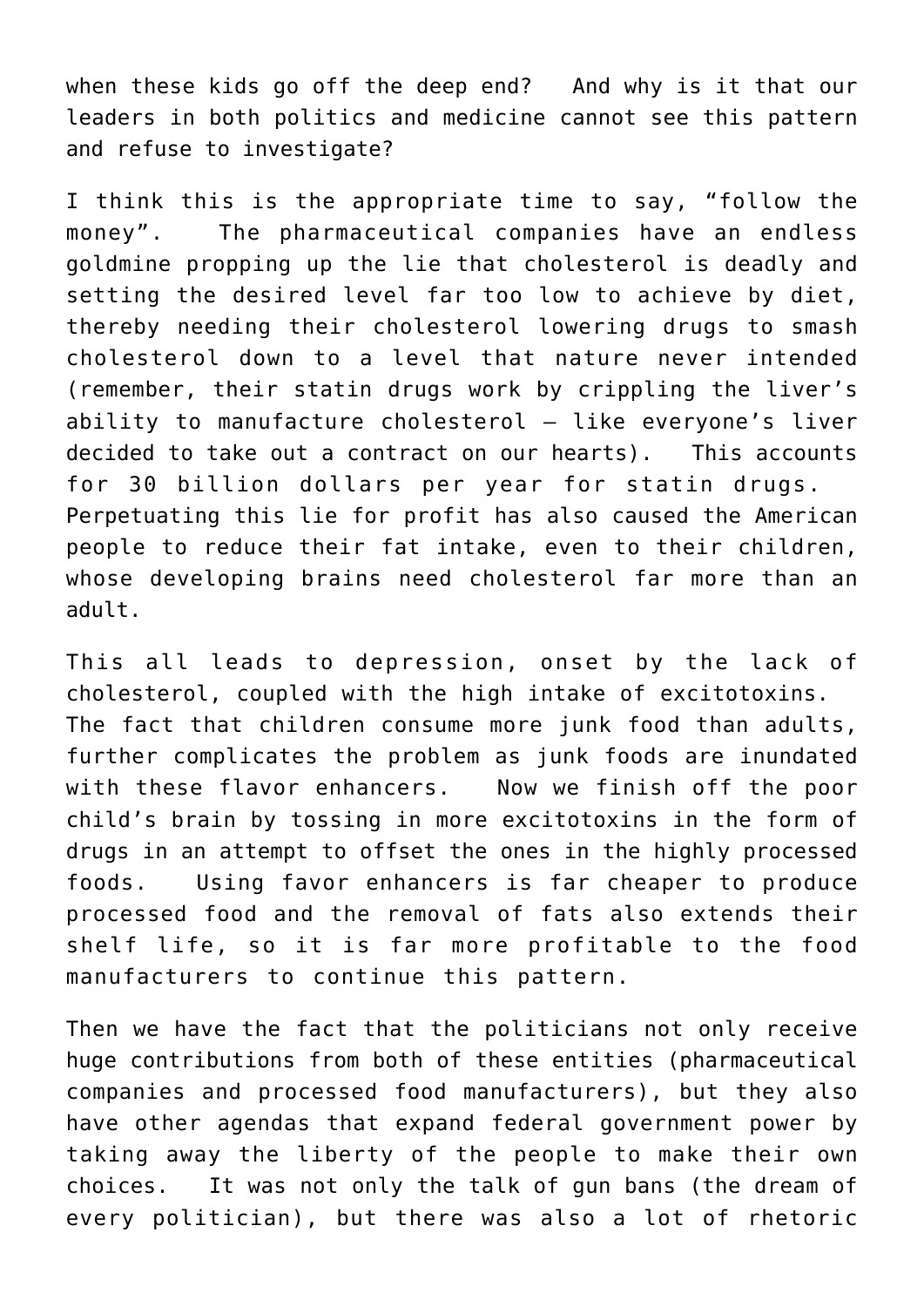concerning the expansion of mental health – translation: MORE POWERFUL DRUGS and easier access to them.

Given the fact that Obama's goal is "Mandate people to behave" (according to his interpretation of behavior), may we also see court ordered medications for those deemed mentally ill in our near future? Possibly even those deemed physically ill? A heart attack victim may be ordered by the court to take statin drugs once Obamacare becomes the law of the land.

Why people continue to place the welfare of their children into the hands of a government that has lied to its people so many times and been flat-out wrong in may of its assumptions, boggles the mind. It is actually not so hard to understand once you see the fear that is created and maintained by our leaders and the media by the corporations and special interest groups that support them both.

I plan to cover this in greater detail in an upcoming post in my newest category called "Fear Mongering". Creating fear is the favorite tool of commerce and it is through that fear that we surrender our right to make choices for ourselves and do what we're told by the media and their sponsors. Americans must find the courage to take charge of their own lives and decisions, before we completely lose the ability or freedom to make those choices.

# **[The Unasked Questions About](https://roarofwolverine.com/archives/3749) [School Shootings \(Sandy Hook\)](https://roarofwolverine.com/archives/3749)**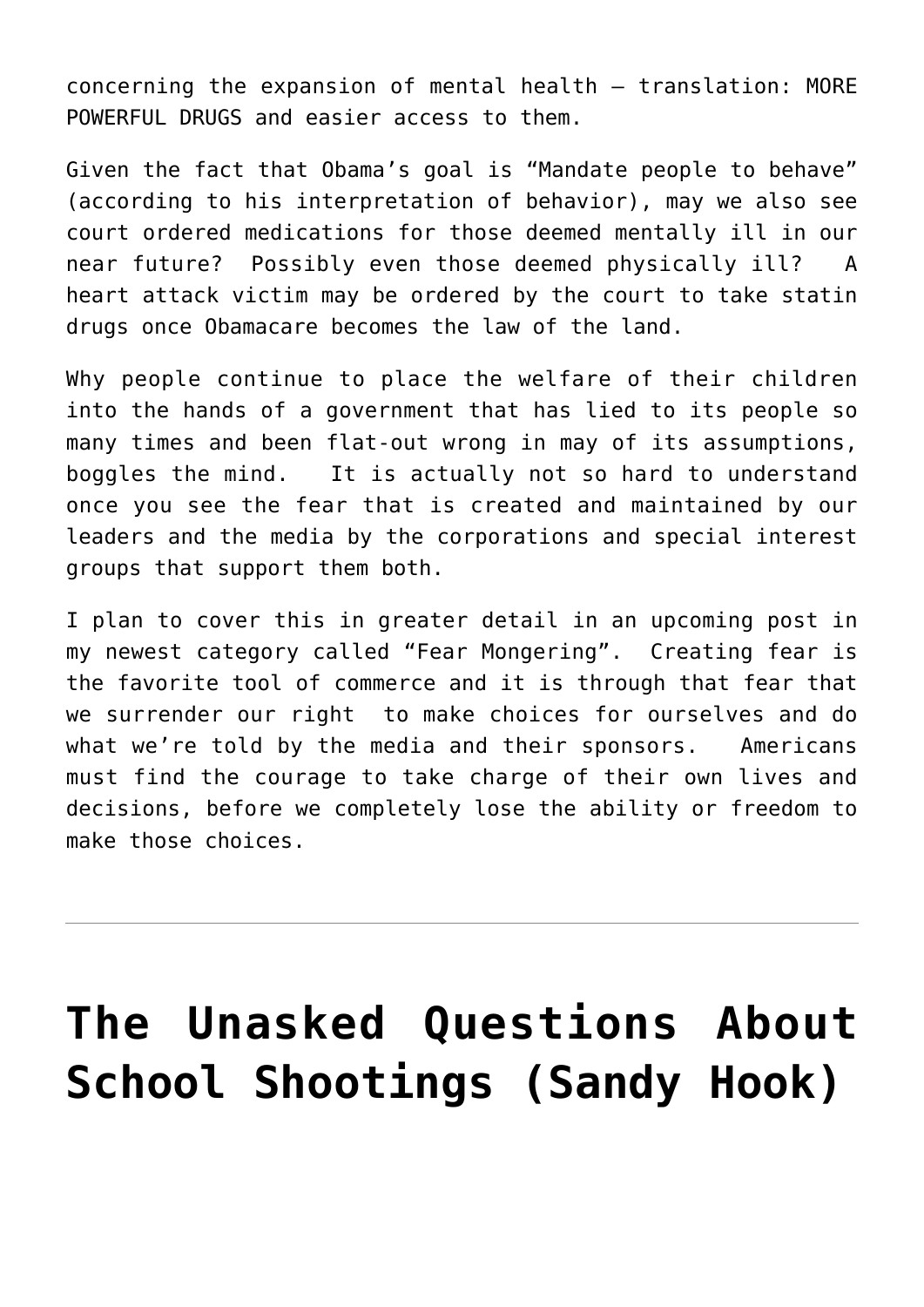

I have been working on several articles, two of which I hoped to release in the next week. Unfortunately, I have put them on hold for a couple of days in order to write this very controversial post concerning the debates that will no doubt rage throughout the holiday season, because of the horrific shootings that happened in Newtown, Connecticut last week.

These kinds of crimes simply boggle the mind and leave everyone with their jaws agape, trying to make some sort of sense out of such an event. So, everyone does exactly what they always do in these situations, which is why they continue to happen. The media rushes in and plasters the identity of the shooter across the global satellites, when this type infamy was likely his motive and sends a clear advertisement to the next wacko who is seeking attention, that he too will be martyred (which is why I refuse to mention his name in this article).

And though the media will make this killer as notorious as he wished to be, there is no need for a criminal investigation, because the politicians have already convicted the firearm as the responsible party, the shooter was just another victim of the easy access to guns. Blaming the gun, or more accurately, the freedom to attain guns as the reason for these crimes is not only misplaced justice, but is not even asking the right question. The question should be; what would make someone want to shoot and kill defenseless children, irregardless of the weapon they use? Is it strictly access to firearms that is the root cause of all of these school shootings?

Americans have had access to guns ever since the American Revolution and there are far more gun restrictions now than there ever was in U.S. History, and Connecticut has some of the strictest. Why have we never seen these type of senseless shooting sprees (without motive) prior to the last 20 years? [Billy The Kid,](http://en.wikipedia.org/wiki/Billy_the_Kid) [Jesse James](http://en.wikipedia.org/wiki/Jesse_James) and [John Wesley Hardin](http://en.wikipedia.org/wiki/John_Wesley_Hardin)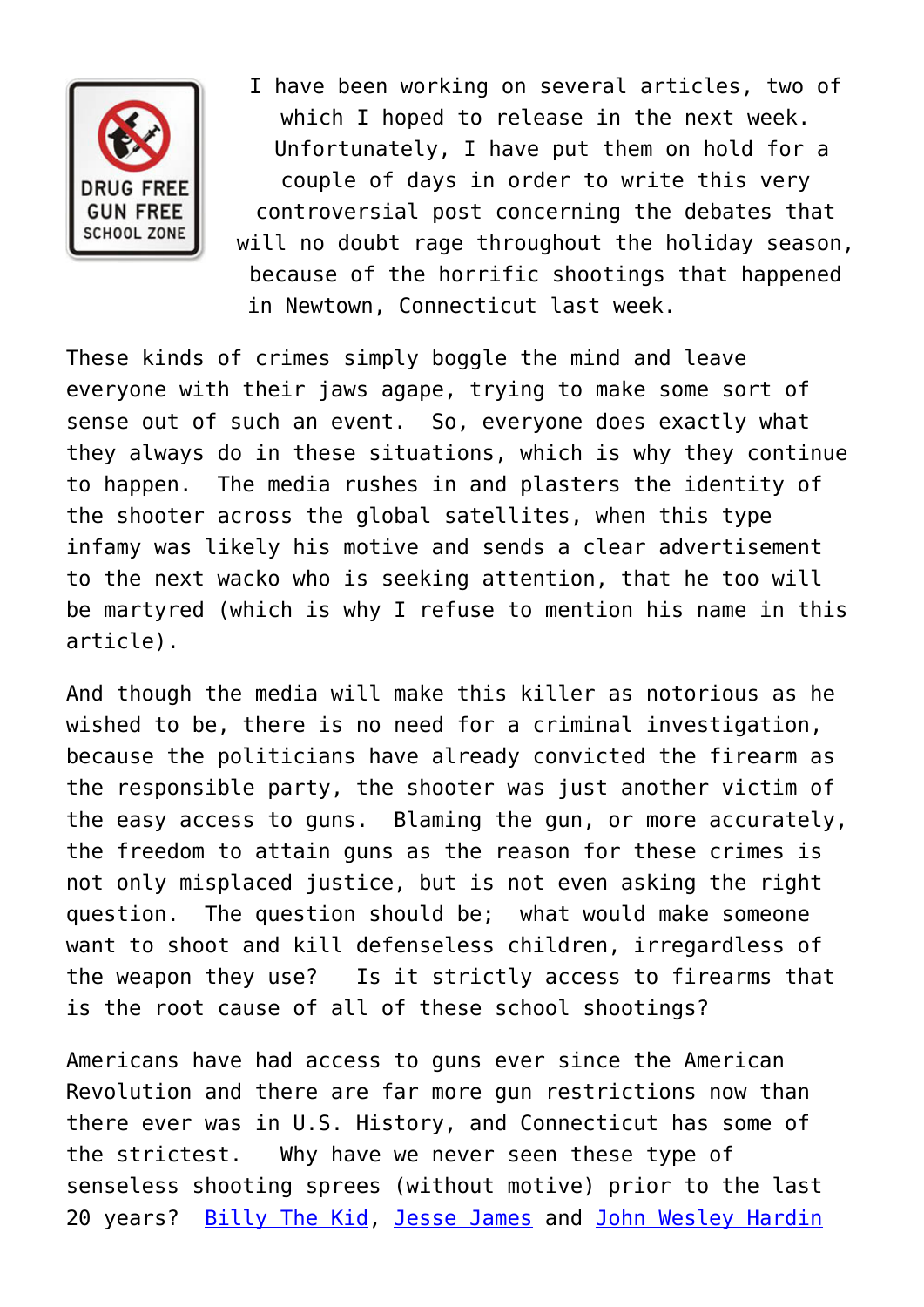did not shoot as many people in their entire criminal career as this nut-job killed in one day. One argument says that it is because people now have access to more powerful weapons which can fire large capacity magazines. Is this truly the cause?

In the 1920s, just about anyone could walk into a Hardware Store and purchase a [Thompson submachine gun](http://en.wikipedia.org/wiki/Thompson_submachine_gun) (which could hold 100 rounds of .45 ACP ammunition in its drum magazine and was FULLY automatic). "Tommy Guns" were used in the "[Saint](http://en.wikipedia.org/wiki/Saint_Valentine) [Valentines Day Massacre](http://en.wikipedia.org/wiki/Saint_Valentine)", where it is said that some of the victims were nearly cut in half by the enormous spray of bullets. Bonnie and Clyde prefered to use the BAR [\(Browning](http://en.wikipedia.org/wiki/M1918_Browning_Automatic_Rifle) [Automatic Rifle](http://en.wikipedia.org/wiki/M1918_Browning_Automatic_Rifle)), which had the capability of shredding through the heavy iron in cars of that period with its .30-06 rounds. So the idea that today's weapon are more powerful and capable of a higher rate of fire is a completely erroneous one.

But even though their were bloody shootings in those times, all of the crimes committed had very clear motives. They were either based on greed (robbing banks or trains) or fights over gangland territory – never just for the execution of unarmed children, followed by the suicide of the shooter. If automatic guns were truly the source of the problem, then we would have expected to see similar school shootings/suicide from the periods of 1890s to the 1930s. Most of the violent crime from 1920 till 1933 was the result of the prohibition on alcohol. This prohibition actually increased crime in the 1920s in the same way that the "War On Drugs" not only helped to create an underworld, but has increased the size and power of such organized crime and placed more drugs on the street as a result – but I'm sure that the prohibition of guns will not have that same effect.

The school shooting/suicide that we see today are unlike any crime we have seen in the past. These shootings are completely senseless – the work of an animalistic and suicidal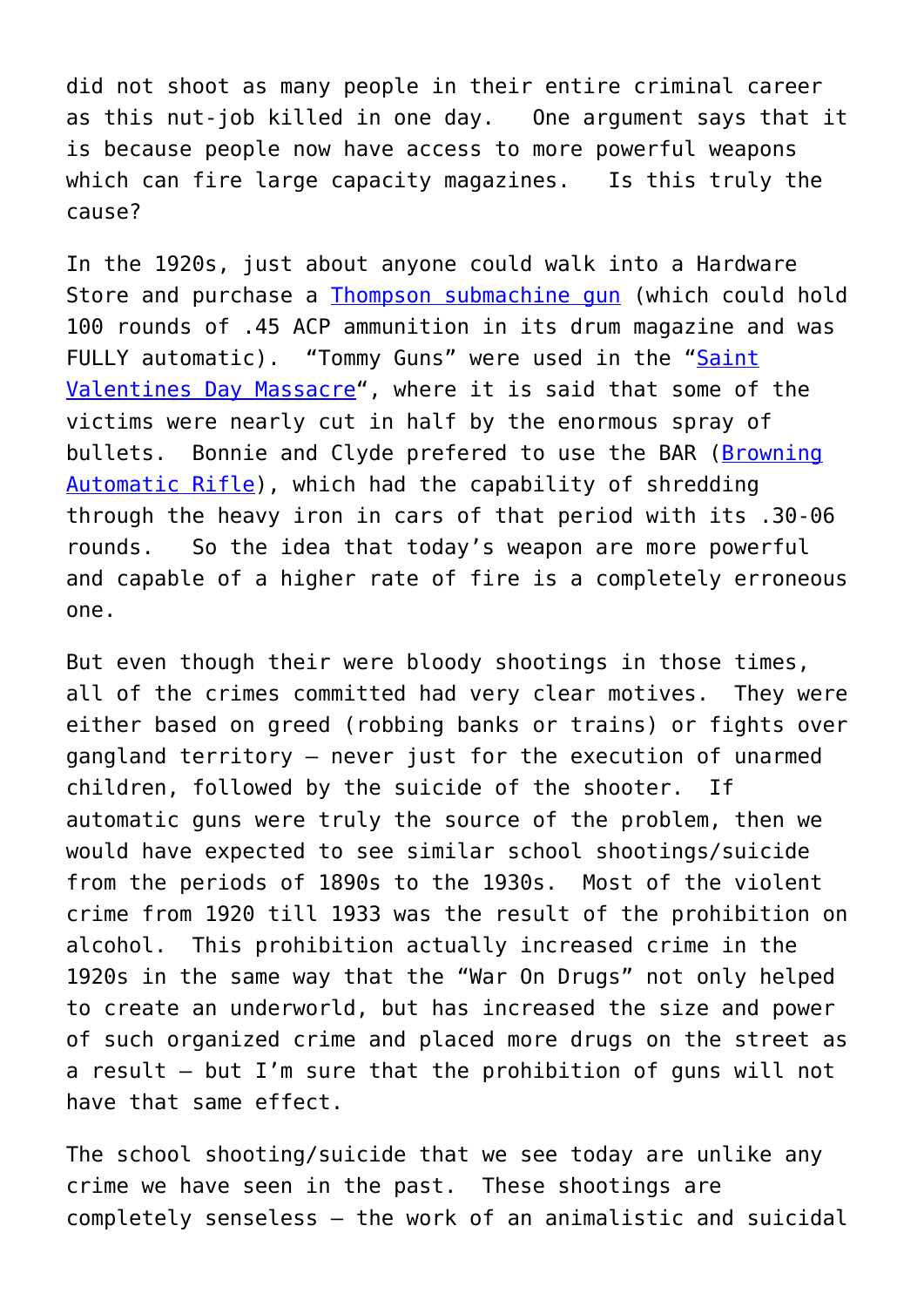mind. So the other proposal that has been talked about all week has been government offering better care for the mentally ill. Yet again, we have always had mentally ill people here in the U.S., yet we have never seen these type of wholesale murders, with no apparent motive, happen with such frequency. Why does this new brand of mental illness seem even crazier than before? We should be looking for something new – something that did not exist more than 30 years ago. There is one difference that has yet to be discussed by any politician or anyone in media – and for good reason.



Though the politicians and media will bring the gun control debate straight to the headlines, it will be many months from now, when the people have lost interest in the story, that the real truth will slip its way onto page 14

of a paper or news website. This is what has happened in every other shooting. In [over 90% of these completely](http://www.wnd.com/2012/12/psych-meds-linked-to-90-of-school-shootings/) [senseless shootings,](http://www.wnd.com/2012/12/psych-meds-linked-to-90-of-school-shootings/) it is later found that the perpetrators were not only mentally unstable, but had been on antidepressants, mainly [SSRI medications,](http://en.wikipedia.org/wiki/Selective_serotonin_reuptake_inhibitor) for many years prior to going totally apeshit.

Please click on this [link](http://www.ssristories.com/index.php) to see a list of school shooters and what antidepressants they were taking. That's a pretty comprehensive list – and much longer than expected, wasn't it (around 4,800)? All SSRI medications list the possibility of suicidal tendencies as a side effect and research has shown that these suicidal effects are much more pronounce in the [younger patients that take them](http://neuroskeptic.blogspot.com/2010/05/ssris-and-suicide.html). Seniors have the least negative effects, but the younger the patient, the stronger the thoughts of suicide tend to be. Some of these shooters had stopped taking their SSRI, which are highly addictive drugs and can cause greater difficulties when sudden cessation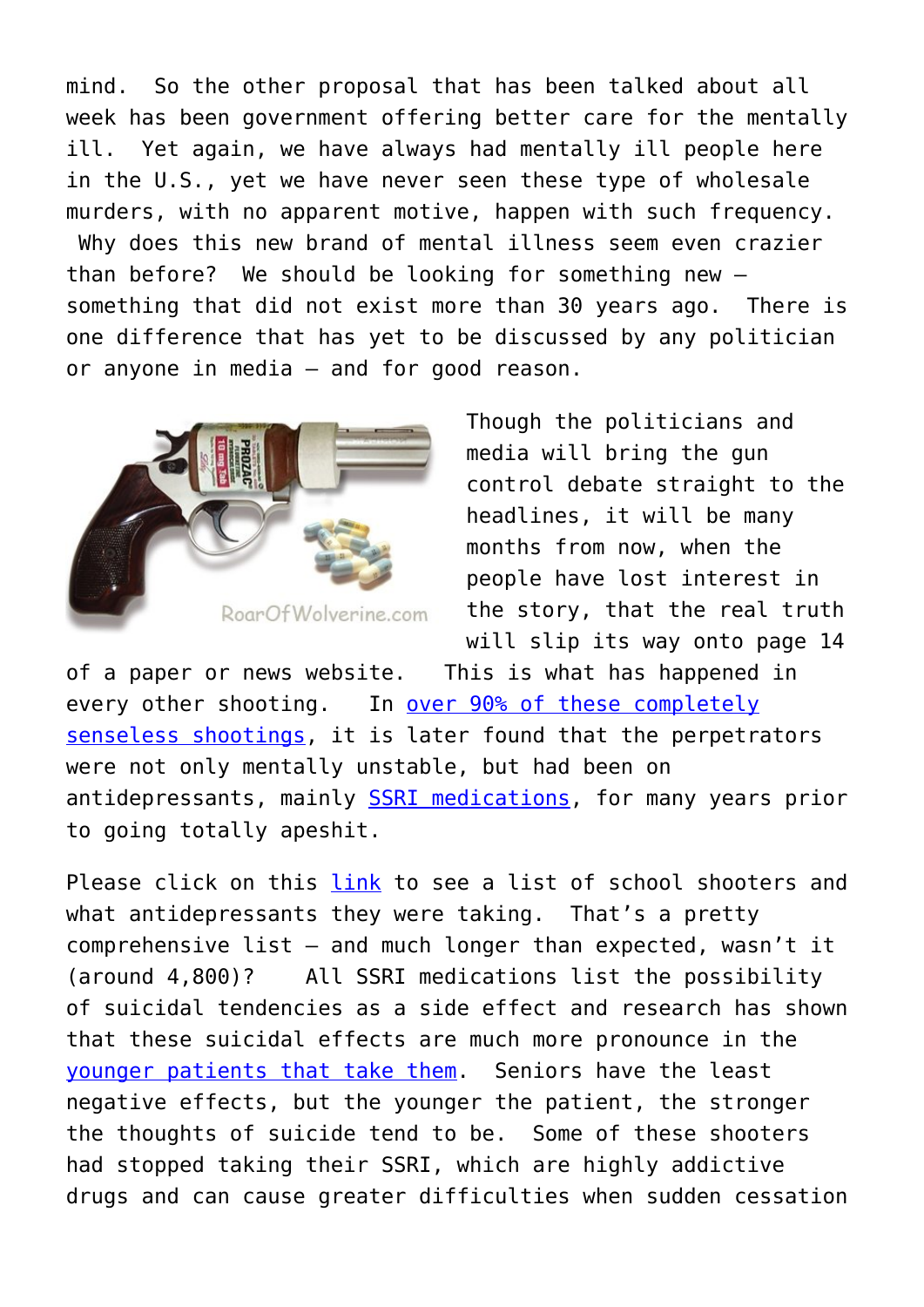of the drug is attempted. A person on these drugs must be removed from them gradually or really bad things can result.

Absence of these mind-altering drugs seems to be the only marked difference between killers of the past and these modern school shooter/suicide killers, whose actions of violence are totally mindless and suicidal. When these kids start mixing these pharmaceutical monsters with alcohol or illegal street drugs, like [methanphetamines](http://www.drugabuse.gov/publications/drugfacts/methamphetamine) or [Bath Salts,](http://www.gq.com/news-politics/big-issues/201207/bath-salts-drugs-amphetamine-face-eater-zombie) you have a real recipe for death and mayhem. The fact that this most recent shooting incident has created a knee-jerk [outcry for better](http://www.cinewsnow.com/news/local/Mental-health-resources-examined-after-school-shooting-184345591.html) [mental health care,](http://www.cinewsnow.com/news/local/Mental-health-resources-examined-after-school-shooting-184345591.html) means that the pharmaceutical companies will have more funding with which to create even more potent antidepressant drugs.

The correlation between these drugs and the total mental meltdowns we see are so strong that it begs the question, why is no one in the media, or the crying President, talking about this possible connection? Pharmaceutical conglomerates are major sponsors of the news media. Have you ever noticed the thousands of pharmaceutical advertisements inundating the local and national news media? Since when does anyone in the media speak ill about the practices of the pharmaceutical companies or the ease with which doctors prescribe these medications to children?

Because doctors have been elevated to a god-like status in our country, these drugs are always considered the solution to the problem, so people are incapable of considering them as a contributing factor [\(cognitive dissonance\)](http://en.wikipedia.org/wiki/Cognitive_dissonance). The national media will always toss guns into the center of the debate while everyone's emotions are running high, thereby putting up a smokescreen to where the real truth lies – because guns frighten people and prescription drugs don't – even though you have a 6,200% better chance of being killed by a doctor than you do a gun. 290 people are killed each day in the U.S. by prescription drugs, and that only includes direct deaths from the drugs, not the deaths of those who may be killed by the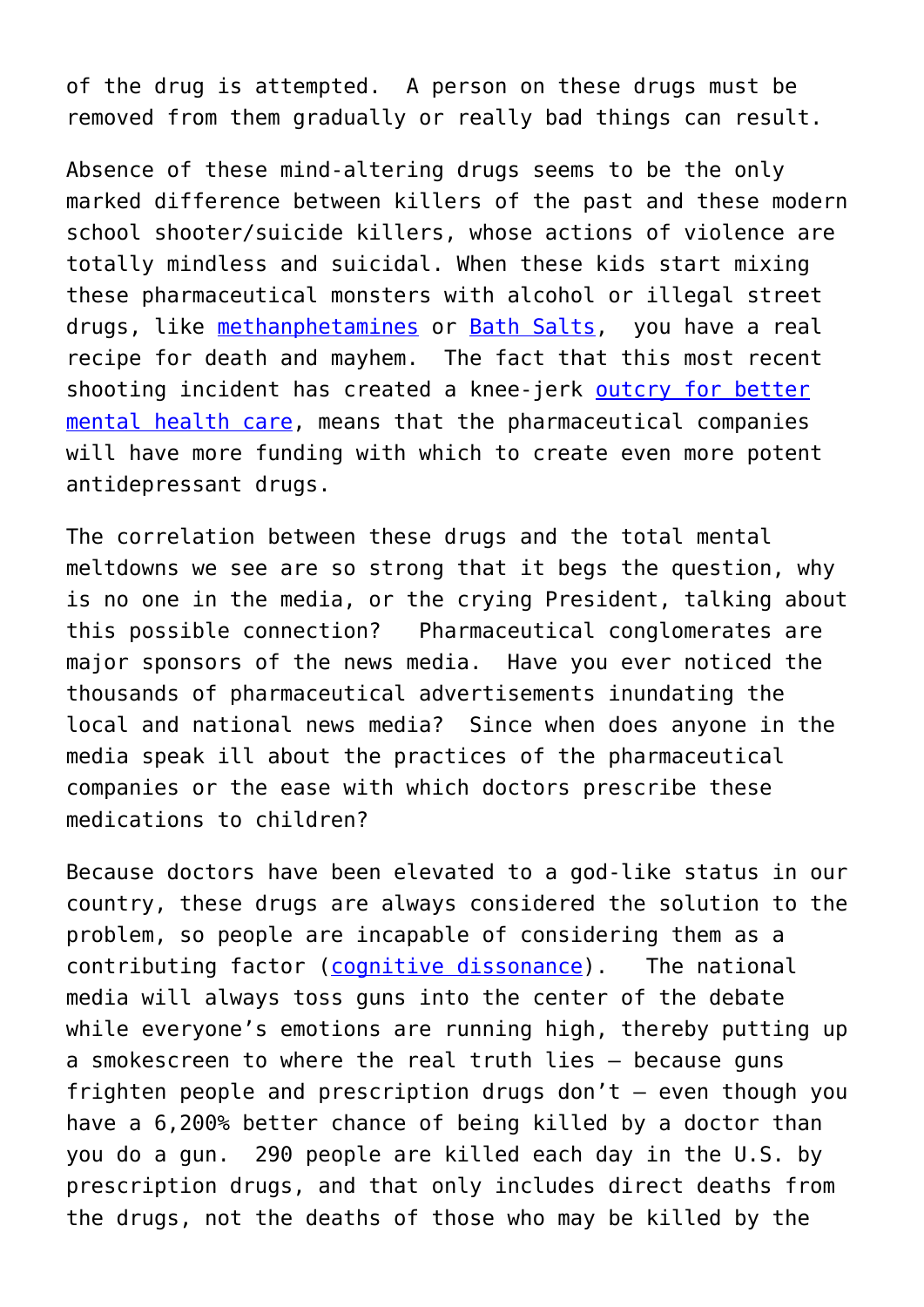one under their influence (shooter, driver, etc..). In order for gun deaths to eclipse the deaths from pharmaceuticals, there would have to be an Aurora, Colorado, Batman movie massacre take place every hour of every day, 365 days a year.

The pharmaceutical companies contribute millions of dollars to elected officials and until one of their concoctions kills thousands of people in a way that can no longer be hidden, then, and only then, will the FDA reluctantly pull one of their poisons from the shelves. The drug [Vioxx](http://www.pharmalot.com/2012/07/merck-hid-evidence-of-vioxx-harm-study/) killed nearly 60,000 people before the FDA finally took action. It is in the best interest of the pharmaceutical giants to protect the doctors, because it is only through the doctor's license that their chemicals are distributed. Just between the years 1996 to 1997 the amount of children on antidepressants rose from 8,000 to over 40,000 and nowadays number continues to rise. There has [no long-term study](http://www.dadi.org/prozac.htm) on the effects of these drugs on the developing brain of a child (mostly adult studies). These SSRIs are being handed out like candy on Halloween and not just by psychologists, but even General Practitioners have gotten into the act. These drugs are not only easy to get, but doctors seem to insist on everyone taking them. Here are just some of my experiences:

All of the intestinal transplant recipients were automatically placed on antidepressants (Prozac), because the doctors claim that 100% of them go into depression (I found that most people will take whatever a doctor gives them, so all of the other patients I know still take the antidepressants). When I refused them, a nurse told my wife that I was showing "classic signs of depression" (why does a nurse feel she can diagnose that?). Next, they secretly sent in a psychologist to examine me. The shrink found that I was not depressed and they finally got off of my back. I told them that I knew I wasn't depressed, because if anything, I have high anxiety (probably from being cooped up in a hospital for more than a year) and they told me that the SSRIs would help with the anxiety also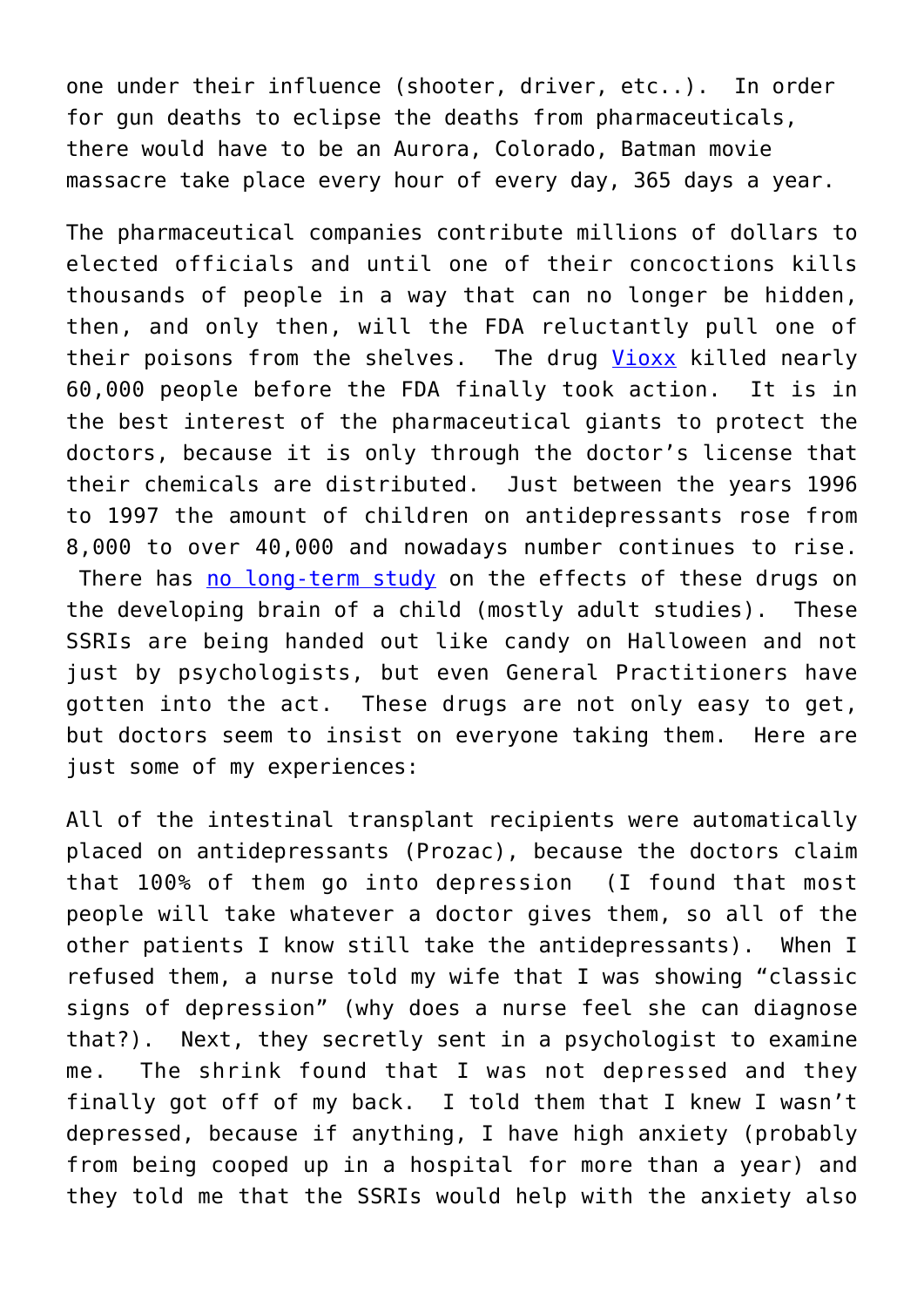and still attempted to give them to me.

What? It seems like anxiety and depression are like polar opposites, yet, somehow this magical elixir can cure both. Years before I met my wife, she told me she had went to a doctor simply to get a blood work-up. The doctor ran the blood test and told her she was healthy, but then suggested that he write her a prescription for SSIRs. When she refused, he began to ask her personal questions – just digging for a reason to give her the antidepressants. She became offended by his questioning and never went back to that doctor.

I still suffer some chronic abdominal pain (most likely caused by surgical adhesions). When I described the pain to my primary physician, she wrote me a prescription for Prozac. I figured she was insinuating that the pain was all in my head, but she claimed that antidepressants also have pain relieving properties (what can't they do?). Of course, I refused the medication. She then offered to write my wife a prescription for SSRIs, just because she was in the office with me  $-$  I am not kidding. She thought that my wife could use them because of all the stress she went through while I was in the hospital, yet my wife never asked for them, nor did she accept the offer. This is how easy it is to get these drugs. Doctors seem to automatically place everyone on them for any reason. It would certainly appear that there is some sort of incentive for doctors to write scripts for these pharmaceuticals.

Any child diagnosed with ADHD will ultimately end up on these SSRIs. Children, especially teenagers, can go through a lot of mood changes – it's called adolescence. No one gave us drugs for that when I was young. As a matter of fact, one of the best drummers I was in a band with was a guy who was very hyperactive as a child. He had trouble paying attention in school, because of the ridiculous amount of energy he had. In today's time they would say he had ADHD and placed him on drugs. Back in the 1970s, the doctor told his mother to get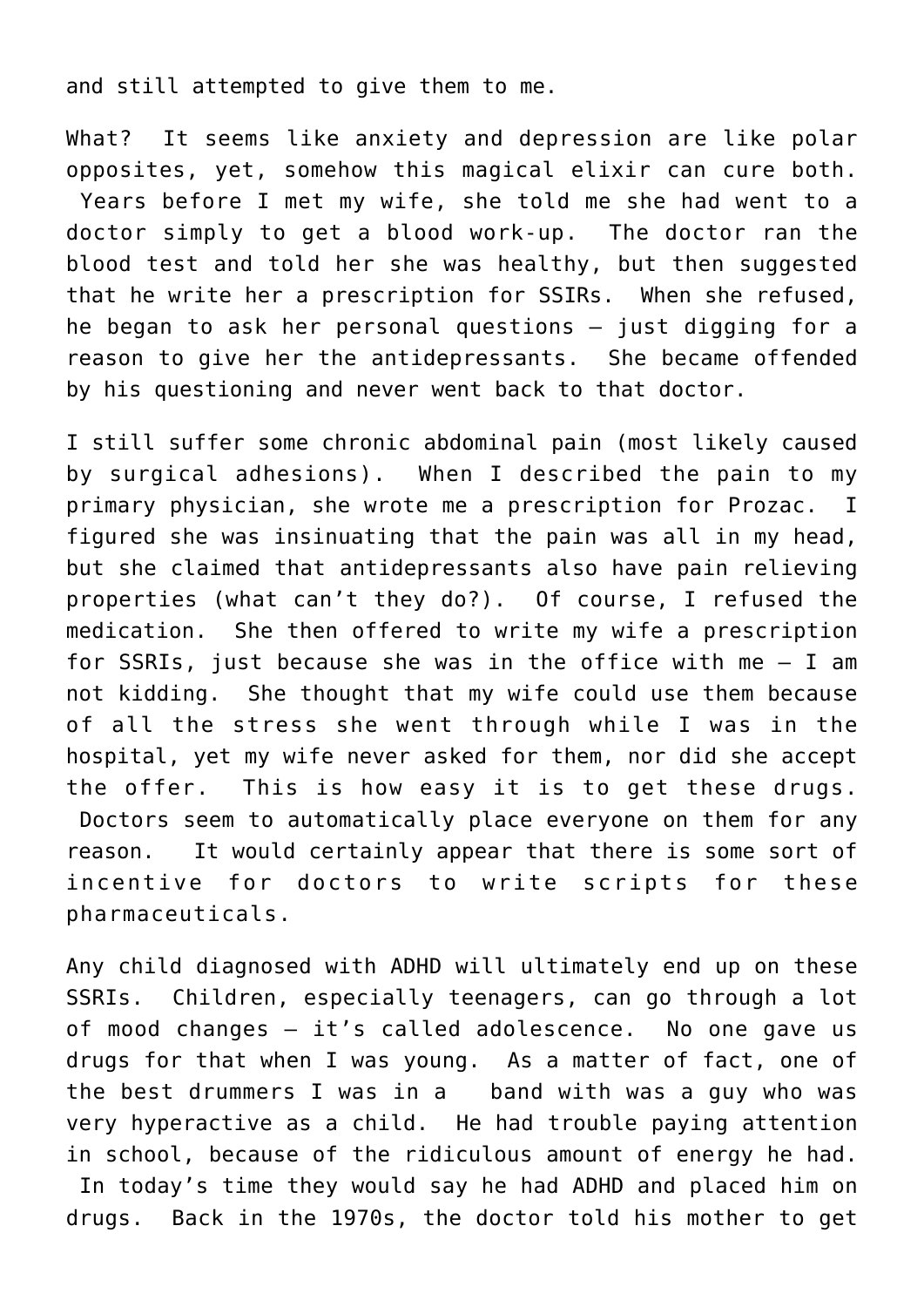him into sports or buy him a drum set, so they bought the drums. He had been beating on those things since he was eight years old and damn, did he get good – and had endless stamina. That's how they dealt with children back then, they tried to turn a negative to a positive – now we give them drugs and turn them into killers.

I have been doing a lot of research on this subject, even prior to the recent shooting. I have a grand-nephew who has been diagnosed with ADHD and is always getting sent home from school. I have a suspicion that his behavioral problems could stem from a wheat allergy, which seems to run in my family. I have seen him at family functions perfectly behaved until about twenty minutes after stuffing his face with tons of bread, cakes, pies or cookies. At that point he becomes a terror – totally out of control and unable to listen to authority – like someone on drugs. I know that all children love cookies and cakes, because I have 2 nephews, 6 nieces, 3 grand nephews and 2 grand nieces, but his craving for wheat is unlike anything I have seen in any of the other children. It is not just for sweets, he can't get enough bread, and if he is not watched, he will eat an entire meal in bread.

Some studies have shown that a wheat protein called gliadin can cross the blood-brain-barrier and bind to opiate receptors in the brain (please read [here](http://www.wheatbellyblog.com/2012/01/the-gliadin-effect/) for much more detail from Dr. William Davis on gliadin). This protein in the wheat can cause the addiction that some people suffer when trying to quit. My sister (my grand-nephew's grandmother) claims that she had a horrible addiction to wheat and literally suffered drug-like withdrawals while trying to quit, including cravings. I have a friend whose daughter is autistic and he claimed that her condition improved greatly after her doctors took her off of gluten. So, I asked my niece to at least try to remove her son from wheat and see if he improved before submitting him to a life of drugs. Of course, her doctors insisted on the drugs and that seemed a lot easier to her. He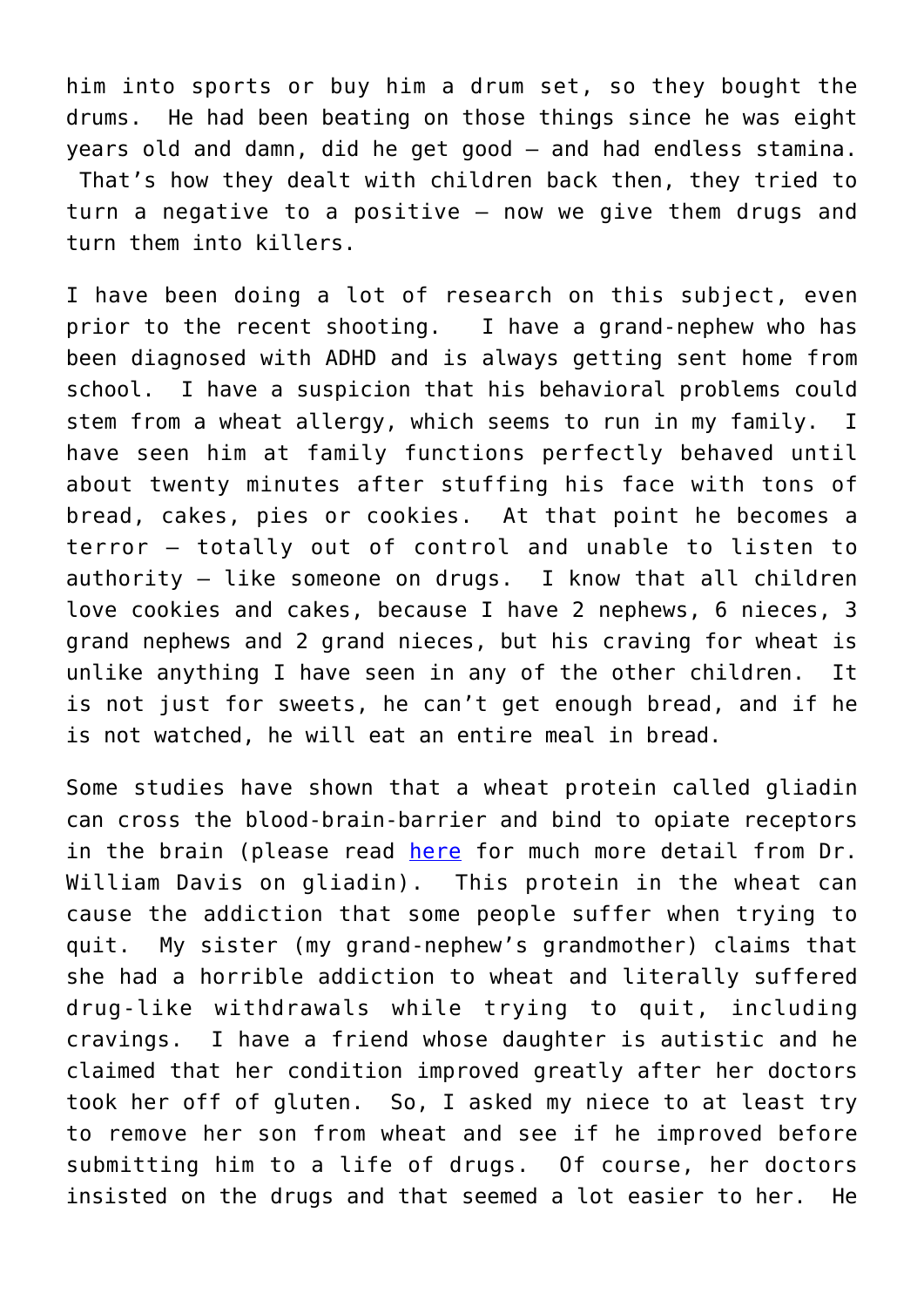is only eight years old and already on some mind-controlling drug. How many years will they be effective before he needs a stronger drug? All of these behavioral drugs have proven to be very addictive and become les s effective over time, thereby making it necessary to increase the dose or move to a stronger drug.

I'm not sure if he is on [Ritalin](http://en.wikipedia.org/wiki/Methylphenidate), but it is some drug similar to Ritalin. From articles I have read, many of these shooters started out on drugs like Ritalin when they were very young. By the time they were 14 to 16, they needed to be placed on much stronger behavioral drugs, like [Prozac](http://en.wikipedia.org/wiki/Fluoxetine) or some other SSRI. There are more than f[our times the amount of children](http://www.guardian.co.uk/society/2007/jul/23/childrensservices.medicineandhealth) [on these drugs](http://www.guardian.co.uk/society/2007/jul/23/childrensservices.medicineandhealth) now than there was just ten years ago. Are we to believe that the entire human race has suddenly become depressed and in need of these modern drugs? Has the human race suddenly become deficient in Prozac? If these drugs were actually warranted and effective, then we would expect to find that all of these shooters were people who were not on SSIRs and that all the children on them were functioning citizens. I could accept the fact that a very small percentage of the population may benefit from some of these drugs, but there are millions of people taking these concoctions and many of them started taking them as children. I believe that they are over-prescribed and in many cases just an easier way for parents to handle their children than proper discipline, exercise and a healthy diet.

There certainly seems to be a pattern emerging, but the media ignores it and the President and other politicians could care less, because they only use tragedies to further political agendas – never solutions that would actually reduce or stop the problem. After 9/11, every politician ran to push forward some bill that expanded government power and robbed us of more liberties – usually some bill that they had been unsuccessfully hawking for years, including a national ID card. Something as unconstitutional as the "Patriot Act"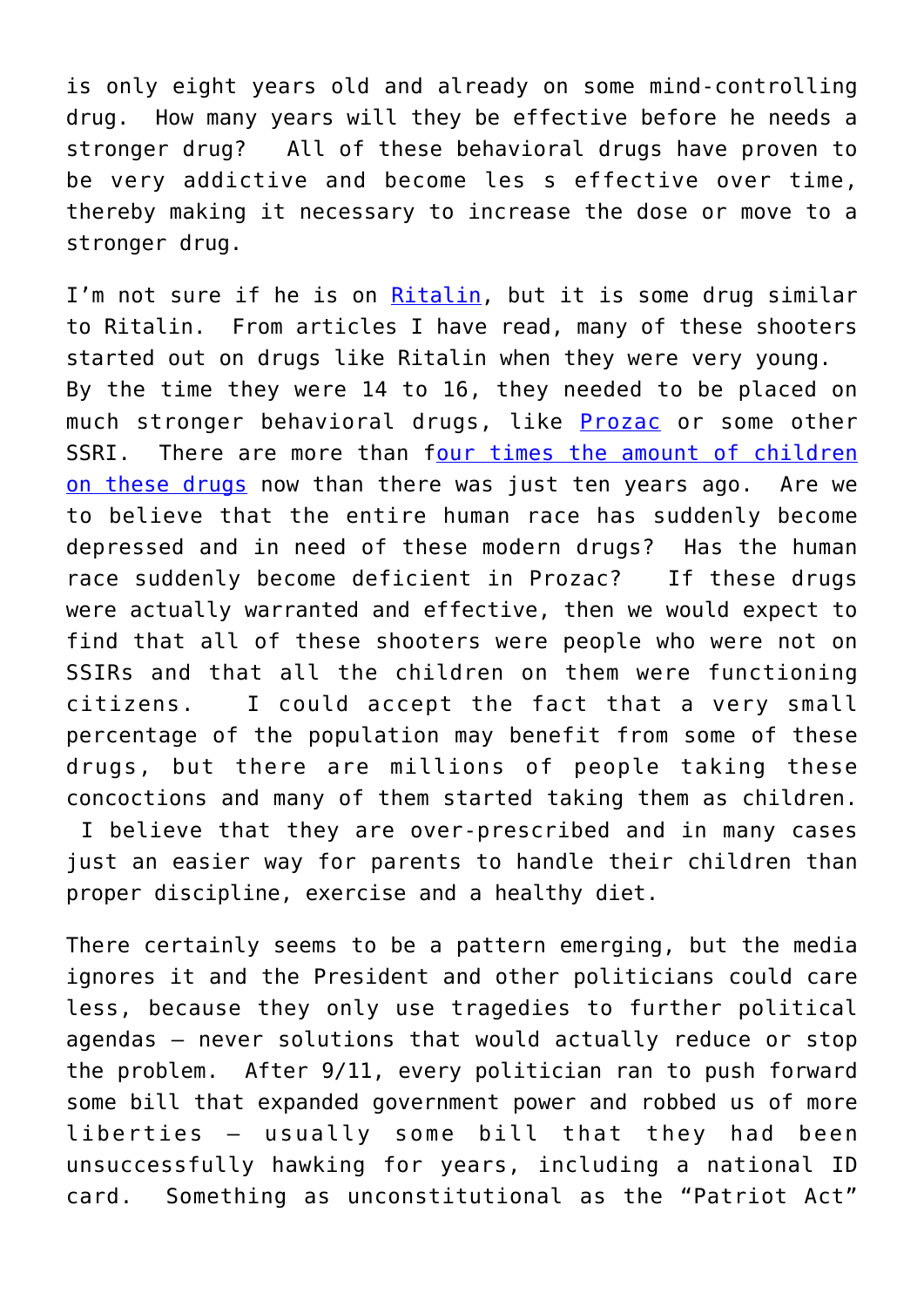(completely shredding the 4th ammendment) could not have passed had it not been pushed through while emotions were high following the attacks of 9/11. No one can exploit a tragedy like a government can.

Even though there is quite a history now of school shooters who were life-long pharmaceutical addicts, it will be completely ignored by the authorities and the media. Obama will use this tragedy to pen an executive order and force another ban on some semiautomatic assault weapons, which will do absolutely nothing to slow down these school shootings. When the next shooting transpires, the entire media circus will start again and they will find a new gun to blame for the shooting and more money will be dumped towards mental health medications, which will be shoved down the children's throats before any long-term testing will be performed.

I am not trying to make any political statement on guns here, so don't start littering my comments with anti-gun propaganda. I am only pointing out that the politicians are not out to fix the problem. They seize these opportunities to further party agendas and in this particular case, it's gun control. After 9/11 it was personal privacy that was targeted (because the hijackers used box cutters. Had they used guns, then guns would have also been targeted). I guarantee you that a ban on semiautomatic rifles will not make this problem go away as long as these children's minds are being twisted by these SSRI drugs of the pharmaceutical companies or the withdrawal from them. The same way that any kid can get their hands on any illegal drug if they wish, they will always be able to gain access to guns or other weapons if they so desire – no matter how many laws you write. The U.S. spends billions of dollars per year attempting to enforce the drug laws, yet any teenager knows where they can score drugs if they want them. Stop kidding yourself about the wonders of contraband and how ineffective we are at enforcing the laws that already exist.

Just like with my grand-nephew, many of these problems start